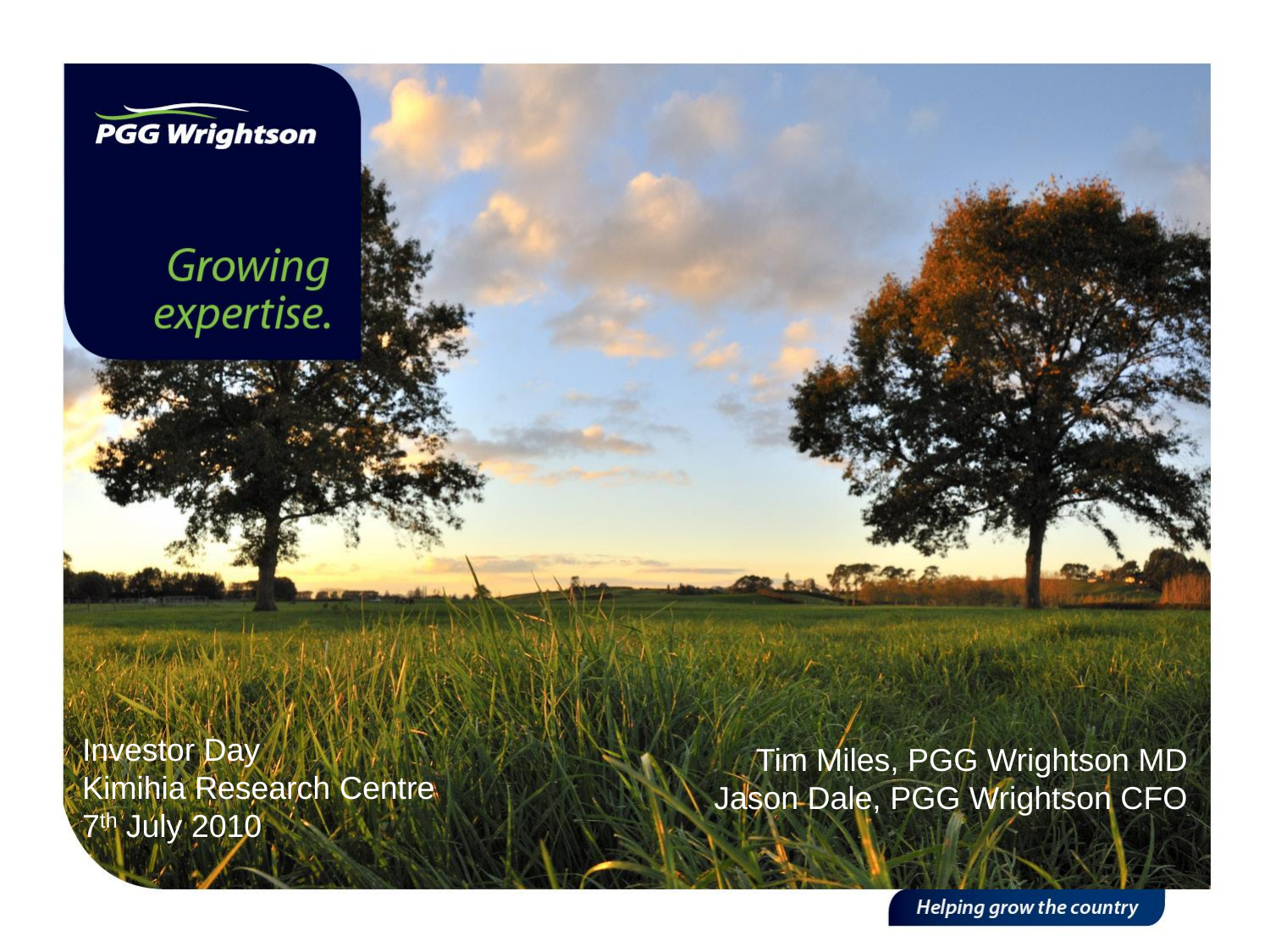# **Growing Expertise**

• **Setting the scene on Strategy**

- Organisational Change
- AgriTech & AgriServices activities
- Summary

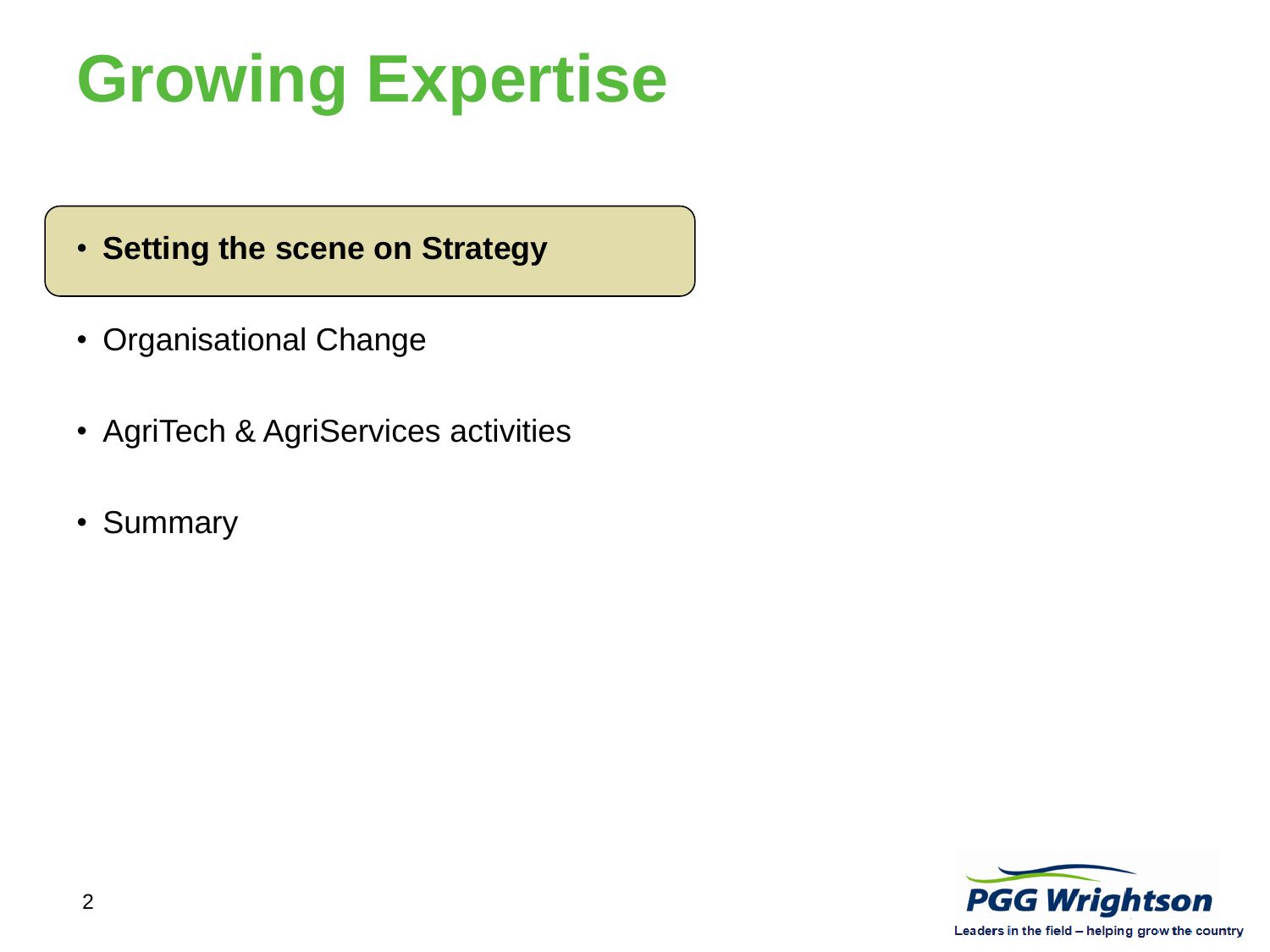### **PGG Wrightson – update since Investor Presentations November 2009**

- In November 2009 PGG Wrightson came to investors with a focus on
	- o Raising \$249.4m of new capital
	- o Having new significant investors in place
	- o Change in Governance of PGG Wrightson.
- We also committed to changing the way we operated the business:
	- o Focus on quality earnings and cash generation
	- o Enhance Client/Customer interface and expertise
	- o Focus on domestic business and growth potential
	- o Export Intellectual Property and expertise
	- o Streamline operating systems and processes.
- Today is an update on these key strategic drivers for the business and to add detail to our recent announcement.
- We are providing significant information on AgriTech today because we believe it is an area not as familiar to investors as AgriServices. It is not because we are not as focused on the future of AgriServices.

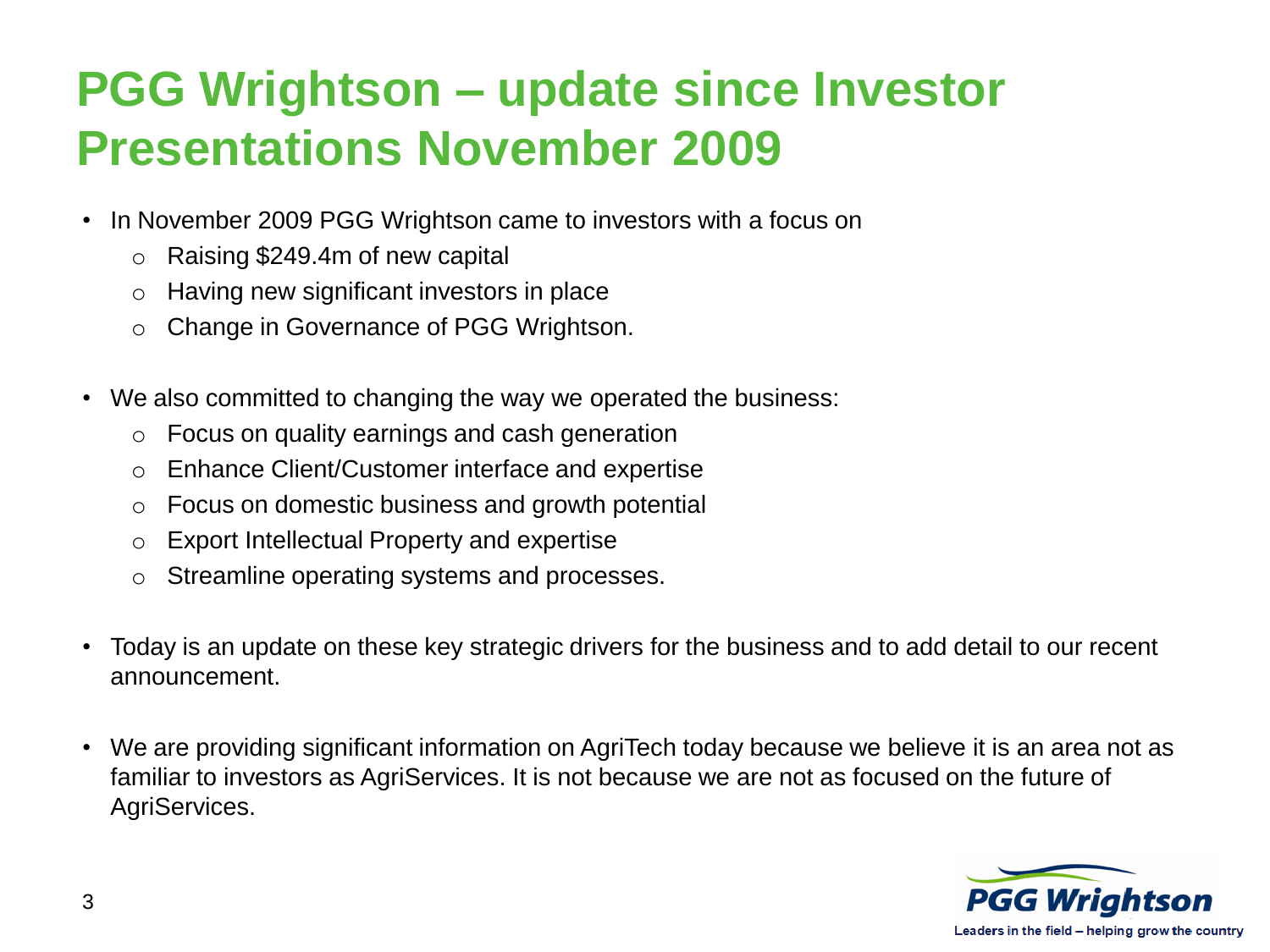### **PGW— a complete rural platform in New Zealand**

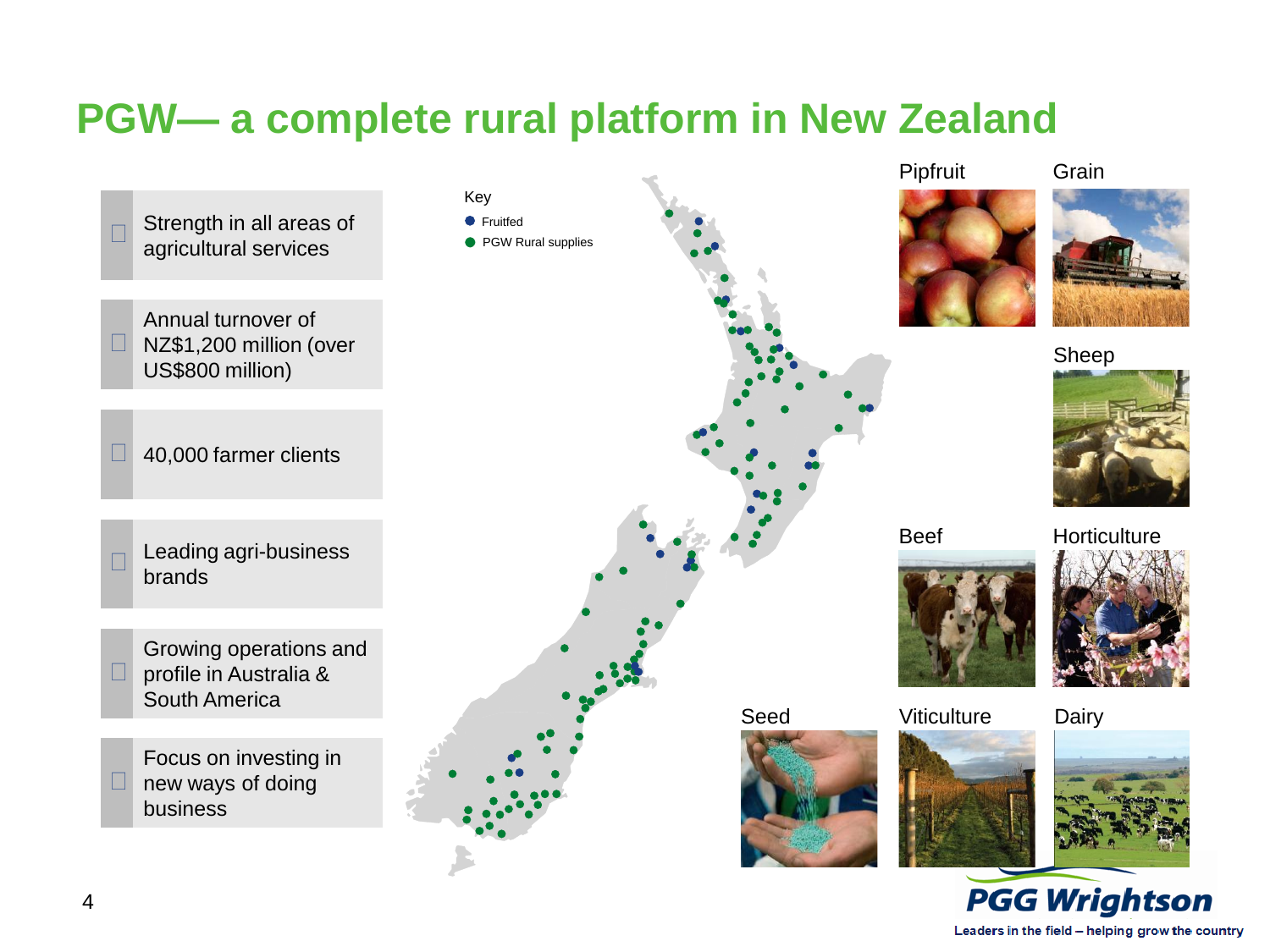## **A diversified base of businesses**

#### **PGW has leading market positions across its business units**

| <b>Seed &amp; Grain</b>                                                                                                                                                                                                      | <b>Rural Supplies</b>                                                                                                                                                                                                                                                      | <b>Livestock</b>                                                                                                                                                                                                                        | <b>Fruitfed</b>                                                                                                                                                                                                                                                           | <b>Nutrition</b>                                                                                                                                                                                                                                                    |
|------------------------------------------------------------------------------------------------------------------------------------------------------------------------------------------------------------------------------|----------------------------------------------------------------------------------------------------------------------------------------------------------------------------------------------------------------------------------------------------------------------------|-----------------------------------------------------------------------------------------------------------------------------------------------------------------------------------------------------------------------------------------|---------------------------------------------------------------------------------------------------------------------------------------------------------------------------------------------------------------------------------------------------------------------------|---------------------------------------------------------------------------------------------------------------------------------------------------------------------------------------------------------------------------------------------------------------------|
| Producer and<br>$\bullet$<br>seller of<br>temperate forage<br>seed in New<br>Zealand, Australia<br>and South<br>America<br>Provides seed,<br>$\bullet$<br>advice, treatment<br>and broking to<br>contracted grain<br>growers | Leading supplier<br>of goods and<br>services to the<br>rural sector<br>through network<br>of 96 stores<br>Only nationwide<br>$\bullet$<br>provider to<br>agricultural sector<br>Significant<br>$\bullet$<br>interaction with<br>farmers<br>establishes<br>information flow | Sales agent for<br>$\bullet$<br>sheep, beef, dairy,<br>etc for meat<br>processors and<br>farmers<br>Relationship<br>developed through<br>knowledge of<br>genetics,<br>appropriate<br>stocking levels,<br>processor<br>requirements, etc | Leading<br>horticulture service<br>and supply<br>business,<br>providing grower<br>clients with<br>agronomic advice,<br>technical expertise<br>and an extensive<br>product range<br>16 national retail<br>$\bullet$<br>outlets supported<br>by 60 technical<br>field staff | Leading importer<br>$\bullet$<br>of cane molasses,<br>liquid feeds, feed<br>additives and<br>feeding systems<br>#1 market share in<br>$\bullet$<br>molasses, with<br>competitive<br>position supported<br>by national storage<br>and distribution<br>infrastructure |
| Market position - NZ<br>Forage<br>#1 – PGW<br>$#2$ – Barenbrug                                                                                                                                                               | <b>Market position</b><br>$#1 - PGW$<br>$#2 - RD1$<br>$#3 - CRT$<br>#4 - Farmlands                                                                                                                                                                                         | <b>Market position</b><br>$#1 - PGW$                                                                                                                                                                                                    | <b>Market position</b><br>$#1 - PGW$<br>$#2 - Other$                                                                                                                                                                                                                      | <b>Market position -</b><br><b>Molasses</b><br>#1 - PGW                                                                                                                                                                                                             |

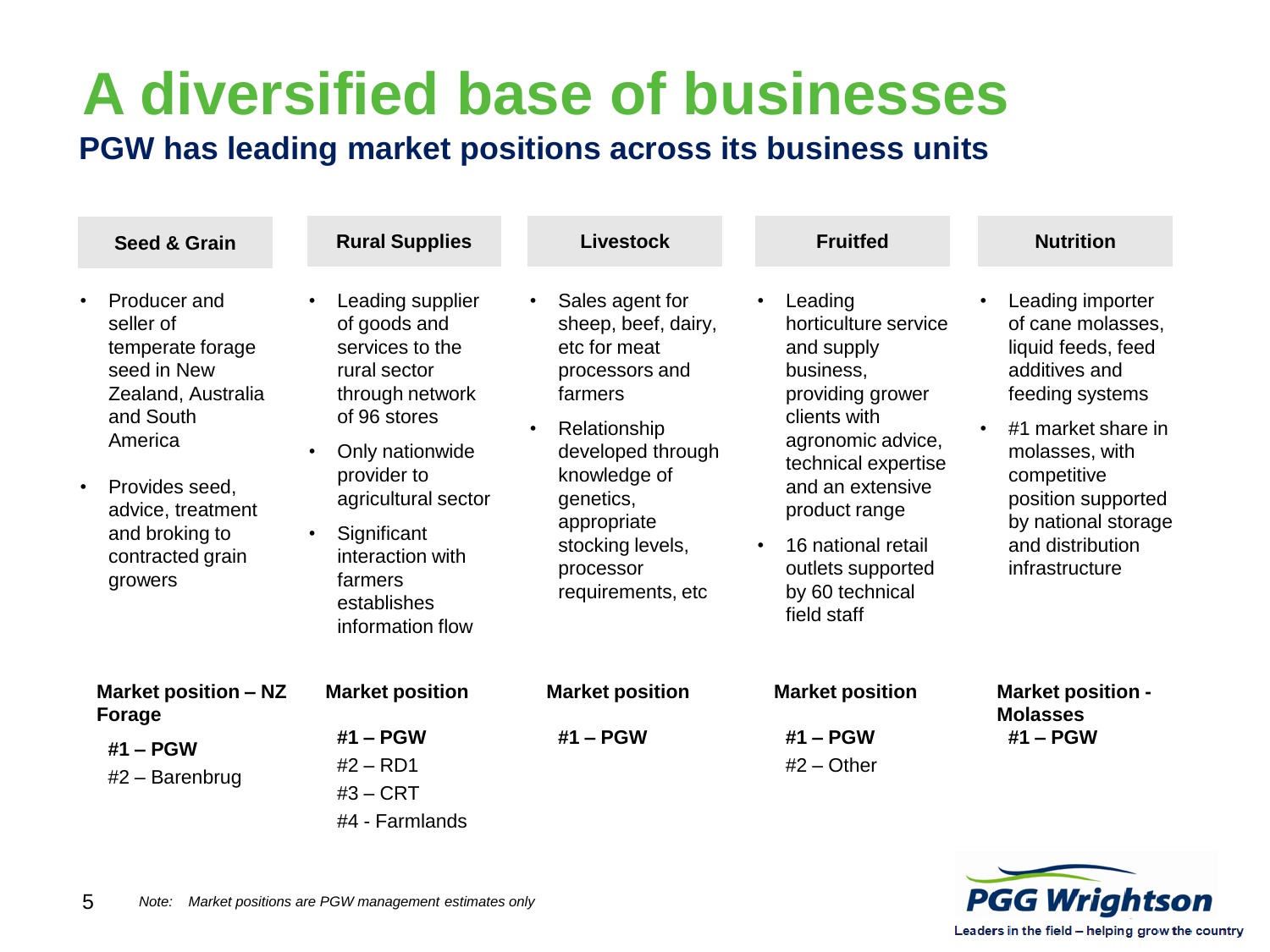## **A diversified base of businesses**

#### **PGW has leading market positions across its business units**

| <b>Finance</b>                                                                                                                                                                                                                                                                              | <b>Real Estate</b>                                                                                                                                                                                                                                       | <b>Insurance</b>                                                                                                                                                                                                                                                          | <b>Irrigation &amp; Pumping</b>                                                                                                                   | <b>South America</b>                                                                                                                                                                                                                   |
|---------------------------------------------------------------------------------------------------------------------------------------------------------------------------------------------------------------------------------------------------------------------------------------------|----------------------------------------------------------------------------------------------------------------------------------------------------------------------------------------------------------------------------------------------------------|---------------------------------------------------------------------------------------------------------------------------------------------------------------------------------------------------------------------------------------------------------------------------|---------------------------------------------------------------------------------------------------------------------------------------------------|----------------------------------------------------------------------------------------------------------------------------------------------------------------------------------------------------------------------------------------|
| Leading non-bank<br>$\bullet$<br>rural lender with<br>approximately<br>NZ\$550m of<br>assets under<br>management<br>An approved<br>$\bullet$<br>institution under<br>the Crown Retail<br>Deposit<br>Guarantee<br>Scheme<br>Ongoing focus on<br>$\bullet$<br>seasonal and<br>working capital | <b>Rural Real Estate</b><br>$\bullet$<br>broker focussed<br>primarily on farm<br>sales but with a<br>developing<br>presence in<br>lifestyle,<br>residential and to<br>a lesser extent<br>commercial sales<br>Over 45 branches<br>$\bullet$<br>nationwide | Broker of rural<br>$\bullet$<br>insurance<br>products on<br>behalf of Aon<br>through PGW<br>store network<br>Currently 30<br>$\bullet$<br>offices and 43<br>insurance<br>advisers across a<br>national network<br>which sits within<br><b>PGW</b> rural<br>supplies sites | Design,<br>construction,<br>installation and<br>servicing of<br>irrigation and<br>pumping systems<br>with over 30 years<br>industry<br>experience | South America is a<br>key area of<br>opportunity for<br><b>PGW</b><br>PGW's South<br>American business<br>comprises both<br>seeds operations<br>and rural services,<br>however seeds<br>currently<br>contributes $~185%$<br>of revenue |
| lending                                                                                                                                                                                                                                                                                     |                                                                                                                                                                                                                                                          |                                                                                                                                                                                                                                                                           |                                                                                                                                                   |                                                                                                                                                                                                                                        |
| <b>Market position</b>                                                                                                                                                                                                                                                                      | <b>Market position</b>                                                                                                                                                                                                                                   | <b>Market position</b>                                                                                                                                                                                                                                                    | <b>Market position</b>                                                                                                                            |                                                                                                                                                                                                                                        |
| 1% of rural<br>lending                                                                                                                                                                                                                                                                      | #1 - PGW<br>$#2 - Bayleys$                                                                                                                                                                                                                               | $#1$ – FMG<br>#2 - PGW                                                                                                                                                                                                                                                    | #1 $-$ Waterforce<br>#2 – PGW<br>$#3 -$ Rainer                                                                                                    |                                                                                                                                                                                                                                        |

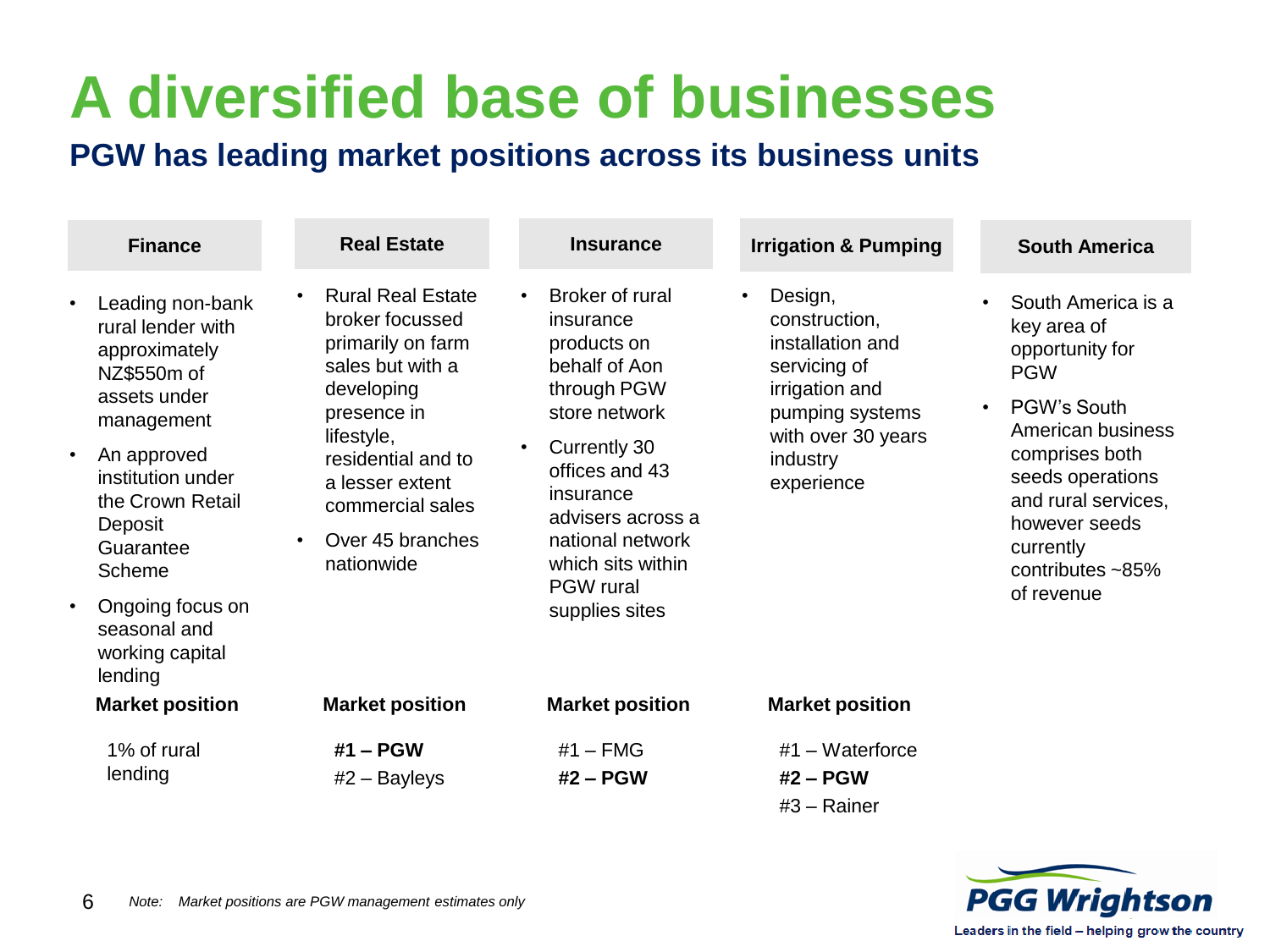### **Key Questions addressed in the Strategic Review**

- How to do a better job of creating customer and shareholder value?
- Strategic review included an analysis of each business, its opportunities and its cash contribution
- Implementation had to be post rebuilding of PGW capital structure, change in shareholder base and Board.

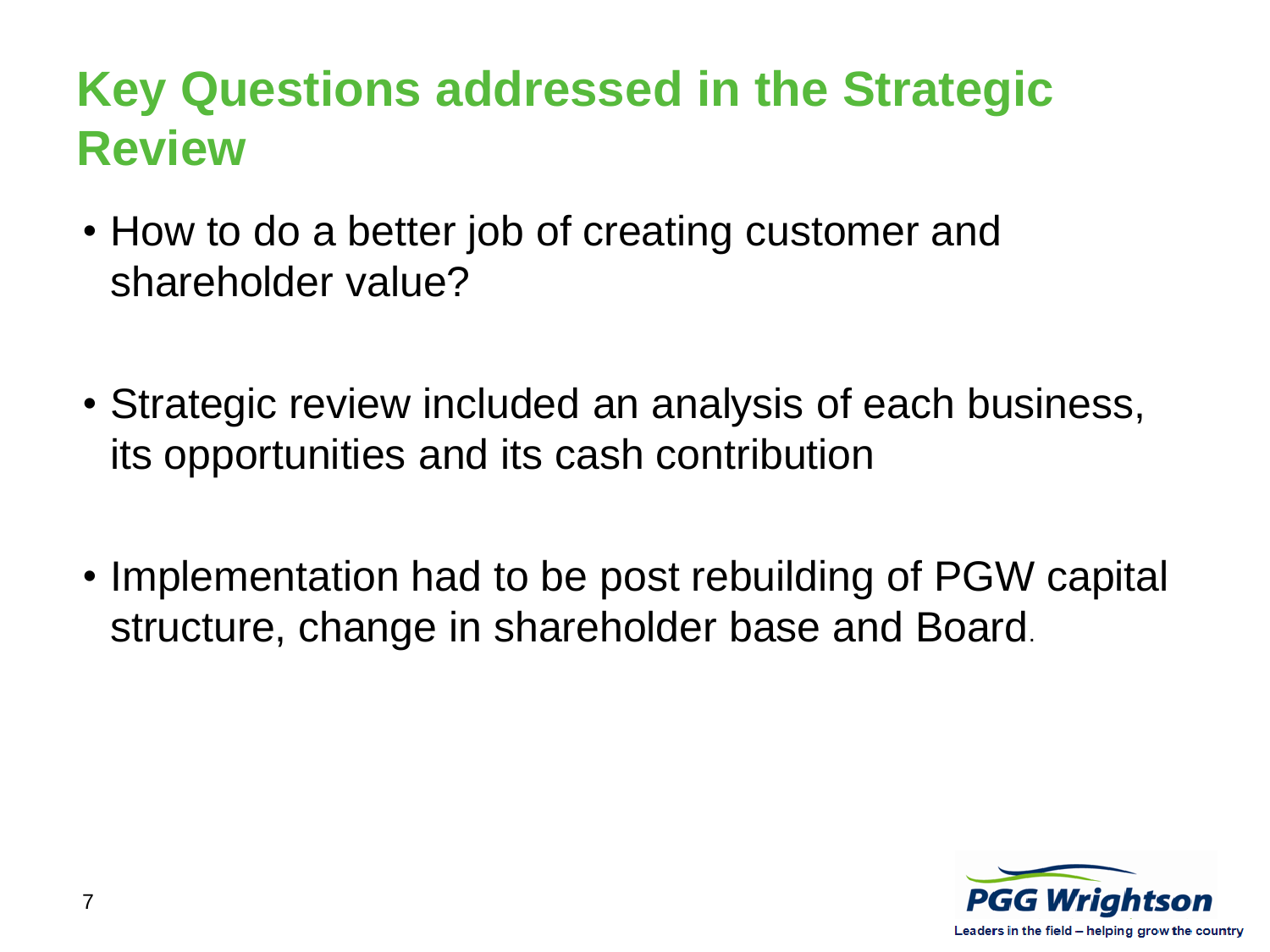## **Food more scarce and expensive**

**FAO Food Price Index**



**PGG Wrightson** Leaders in the field - helping grow the country

Source: FAO 8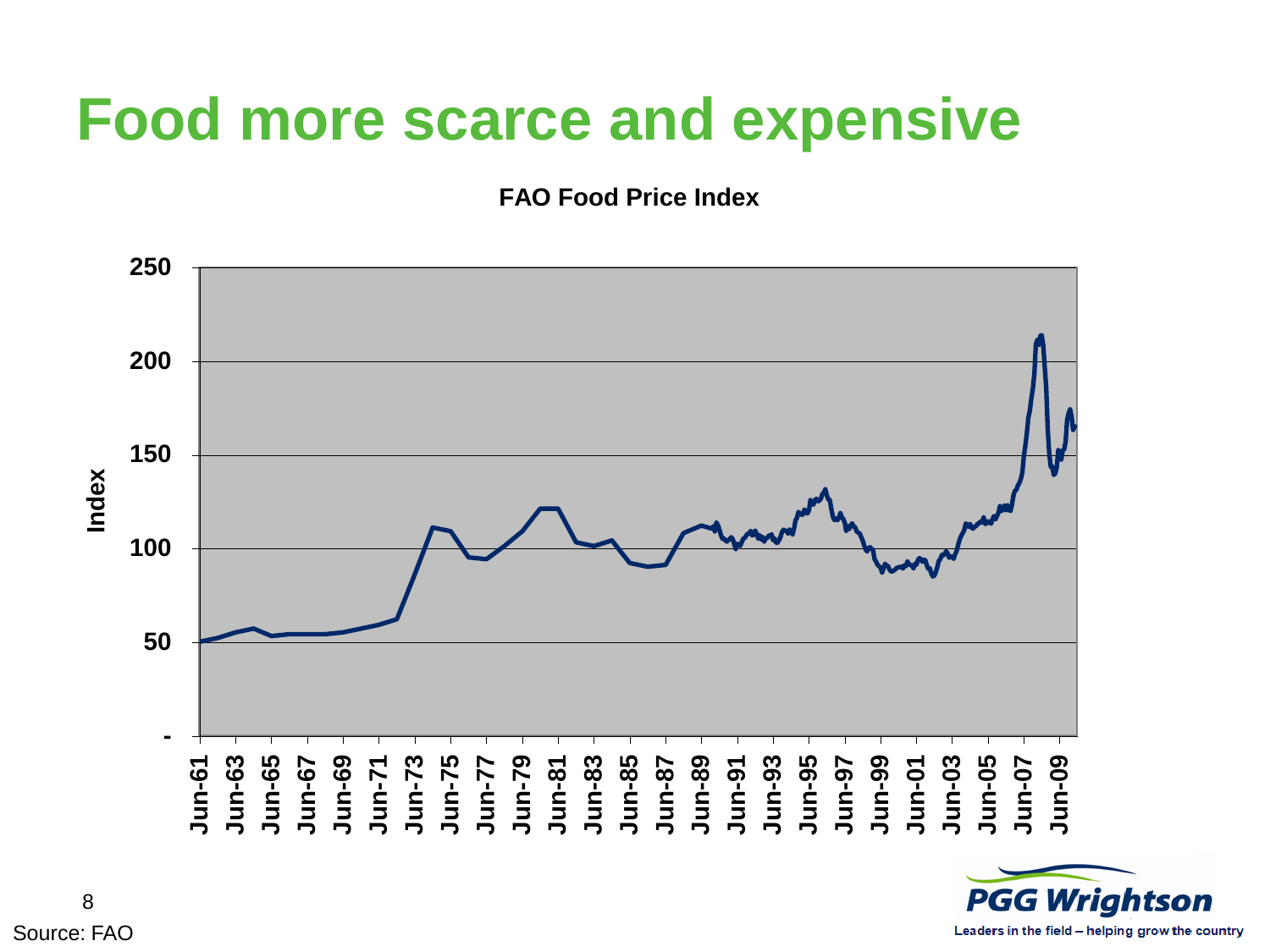## **Search for food producing land**



Leaders in the field - helping grow the country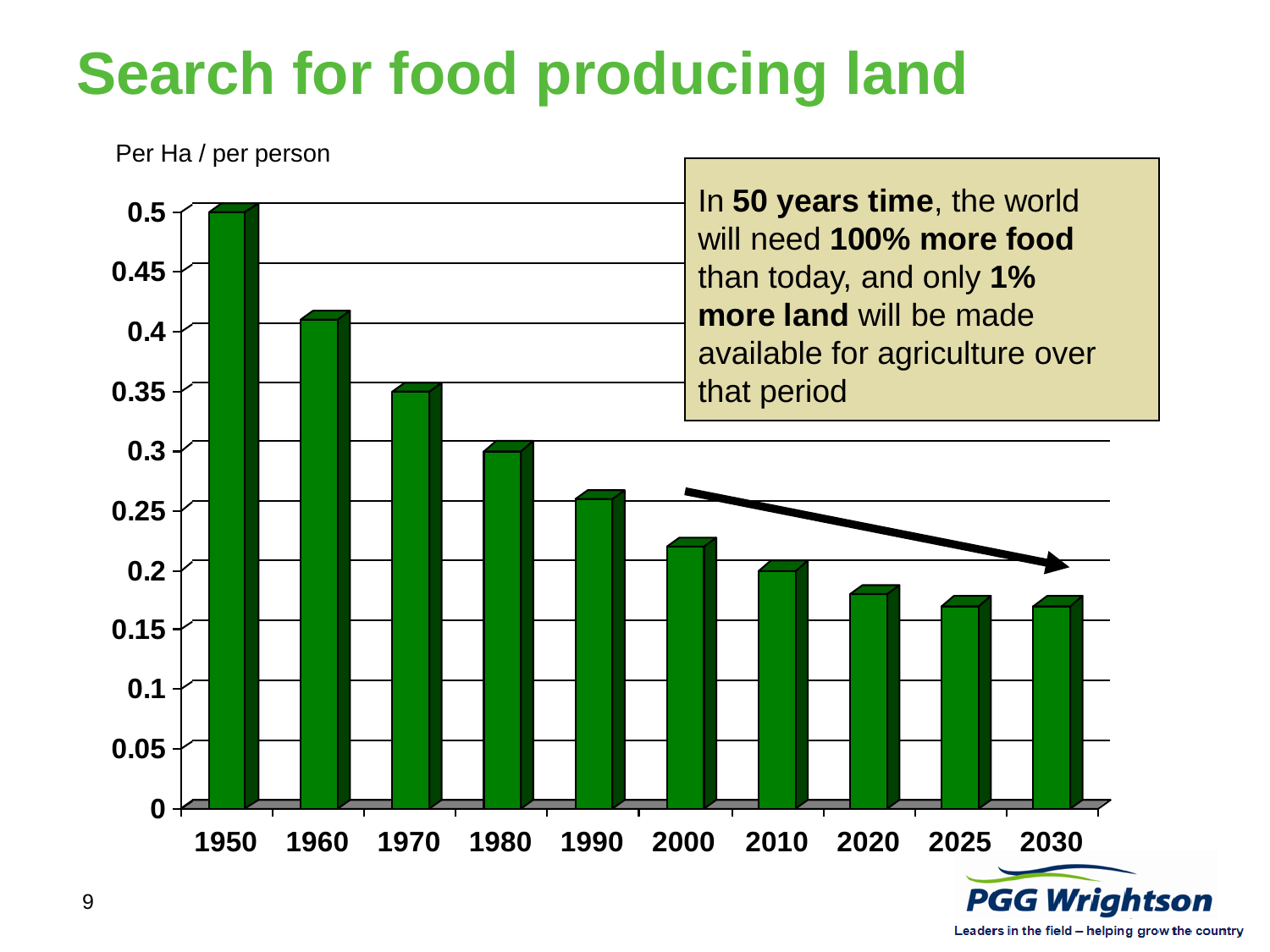## **Search for productivity improvement**

**Approximate acquisition price for irrigated dairy-suitable land**

US\$ / Ha, 2008



Leaders in the field - helping grow the country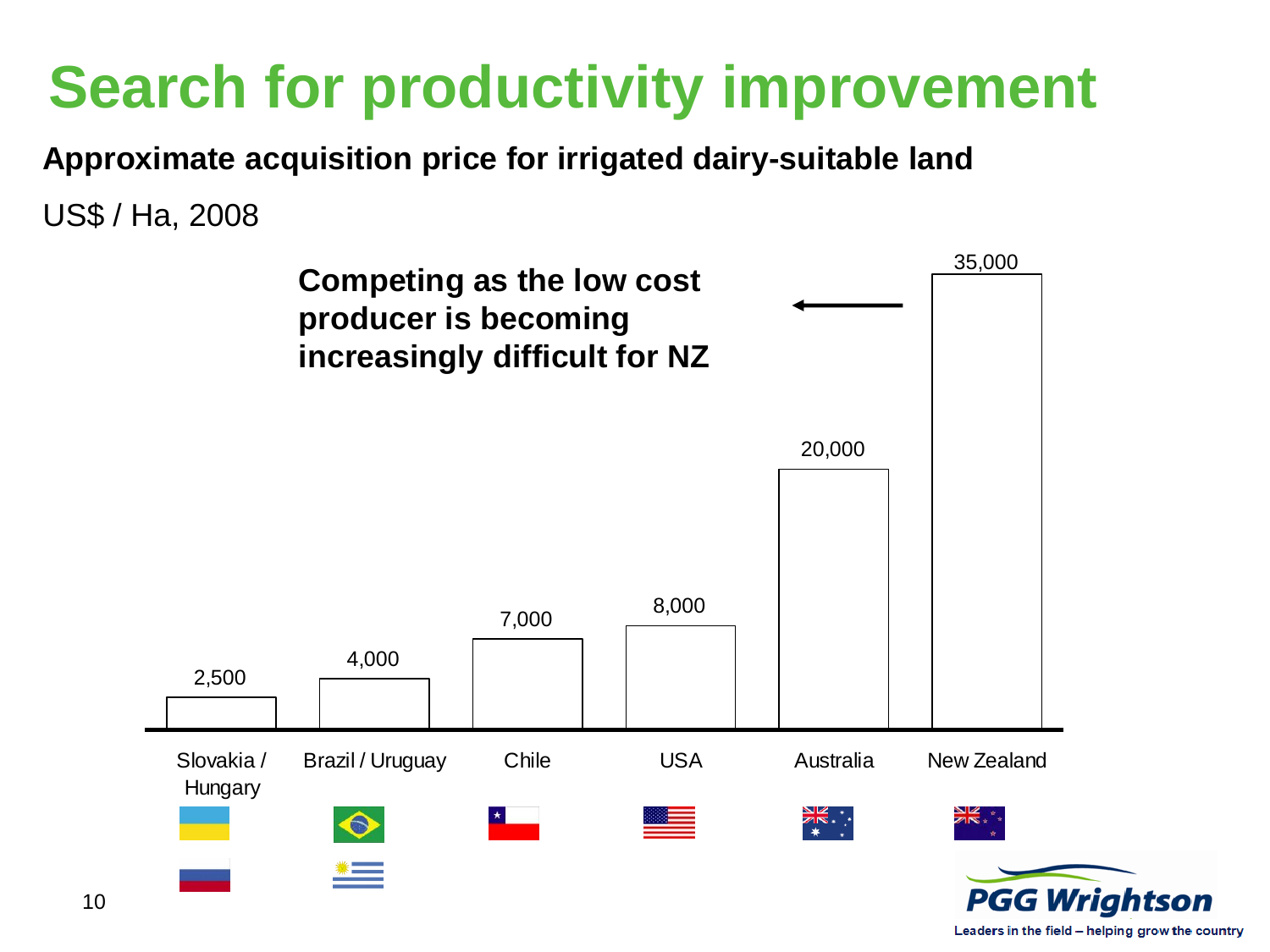# **The future is achieving more from less**

**Increasing productivity from finite resources to responsibly feed the world!**



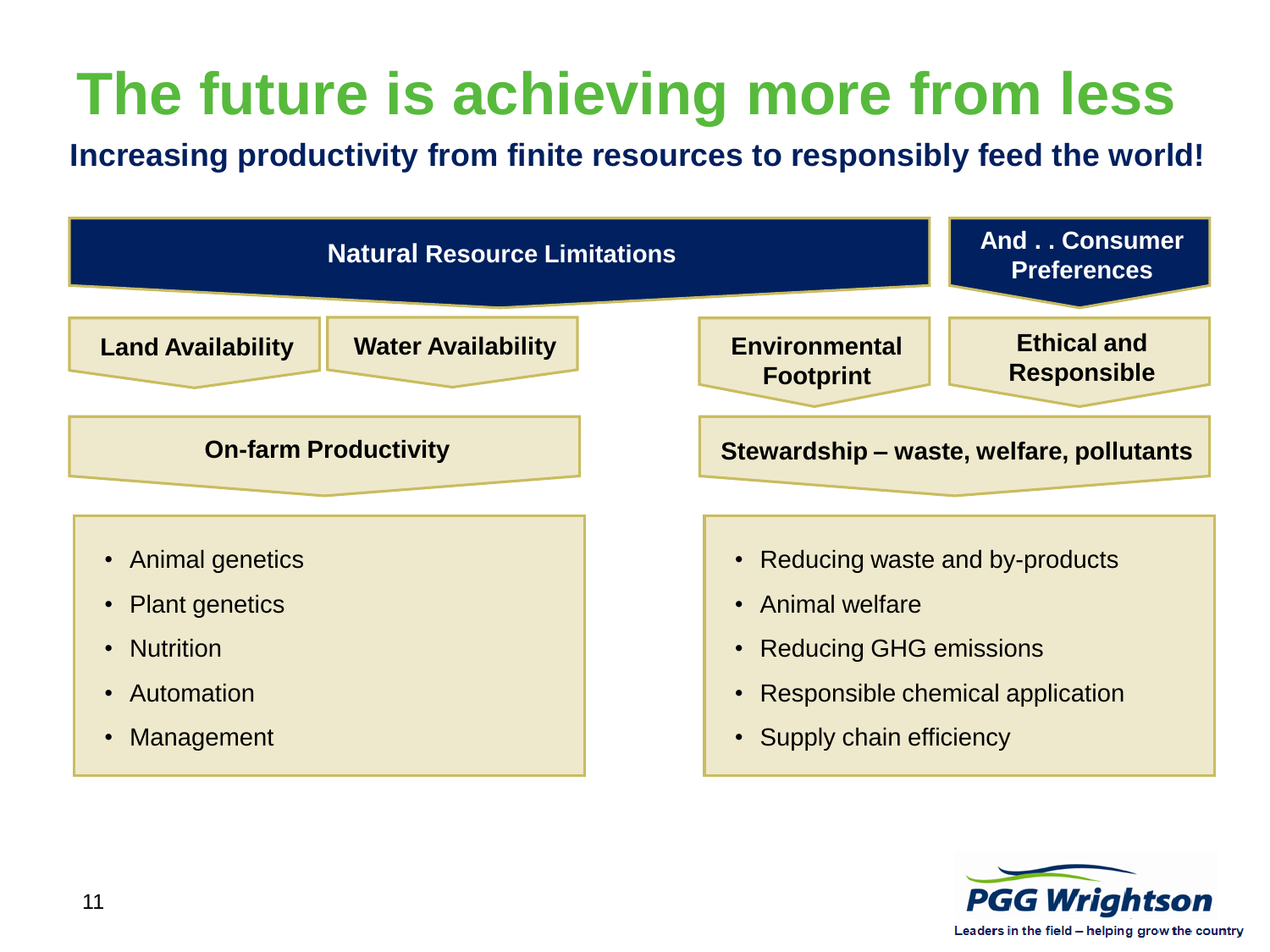# **Leading farmer relationships and IP**

**Market leadership across a diverse range of business units has established PGW as the leading New Zealand rural business platform**

**Significant expertise in pasture based farming methods and a portfolio of patented temperate forage seeds**

**Provides competitive advantage domestically and increasingly in international locations**



- Market leader across all major segments with 40,000 customers throughout New Zealand
- Relationship and advice based service model complemented by an extensive product offering
- New Zealand market leader across farm and horticulture supply, seeds, supplementary feed, grain trading and livestock trading
- Also leading forage seeds supplier in both Uruguay and Australia
- High degree of business and geographic diversification providing multiple customer touchpoints
- Vertically integrated across value-chain
- Proprietary, patented portfolio of seeds developed in conjunction with global research agencies
- Expertise in pasture based farming methods offering farmers advice and inputs to maximise payouts
- Expansion of business units in South America (Uruguay, Argentina and Brazil) and Australia especially through seeds
- Opportunities for further market development as farming methods become more sophisticated

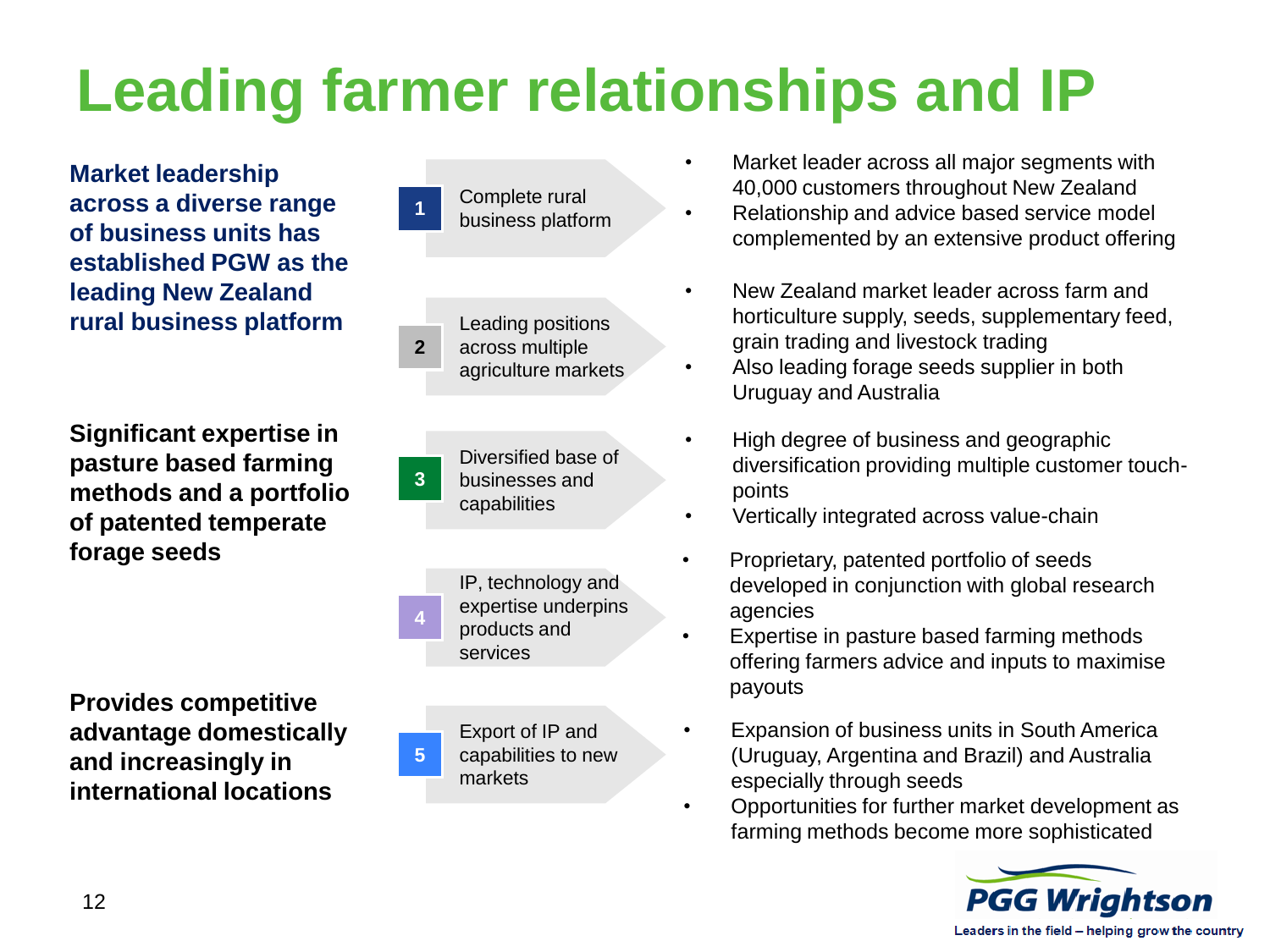# **PGW's vision is to be**

### **Leaders in the field – helping grow the country**

*Who we want to be* **Leaders in the field**

*Why (our purpose)* **To help grow the country**

*What we provide* **Growing expertise**



**WHAT we want to be**

**HOW we will deliver it**

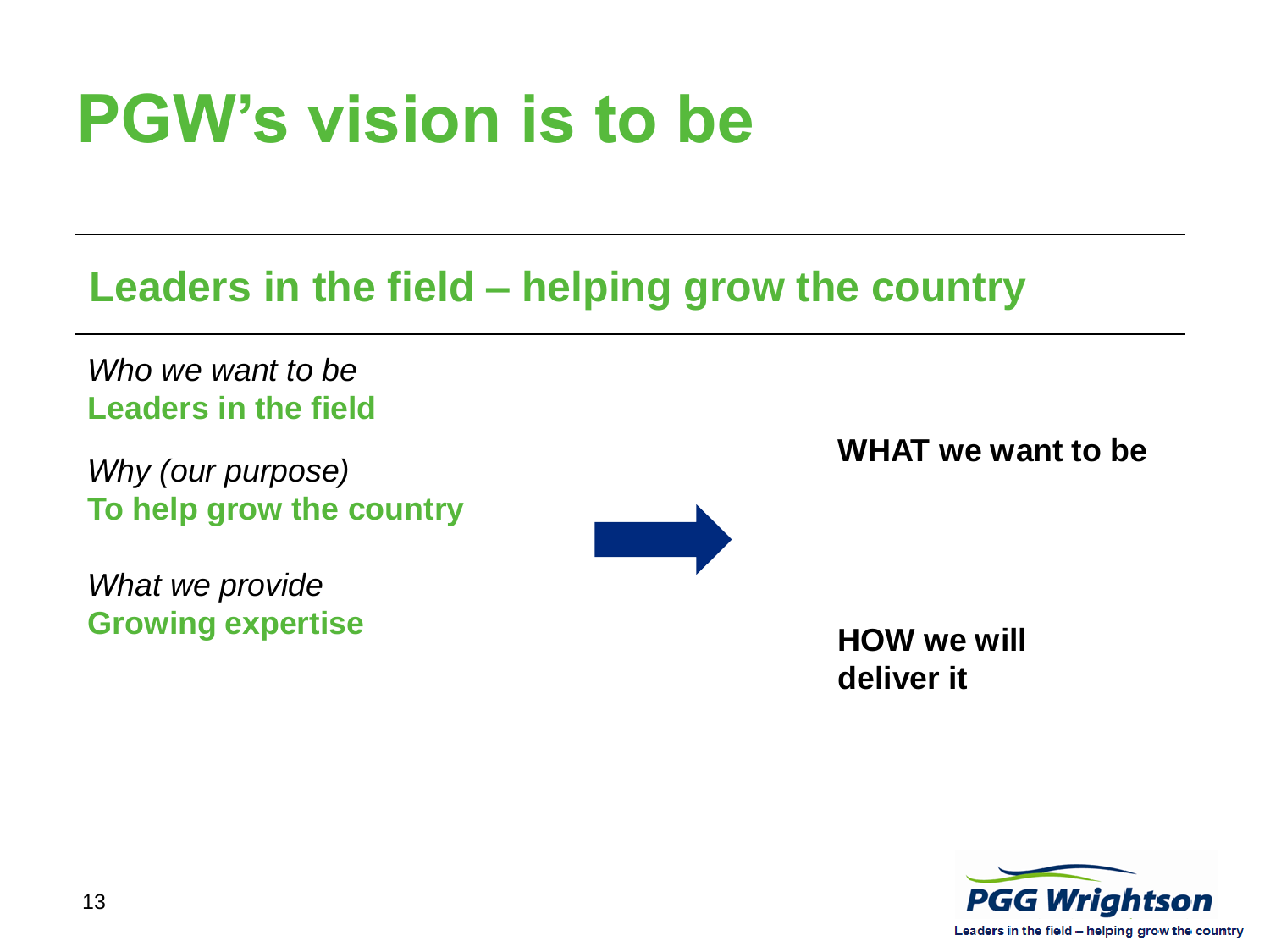# **Growing Expertise**

- Setting the scene on strategy
- **Organisational Change**
- AgriTech & AgriServices activities
- Summary.

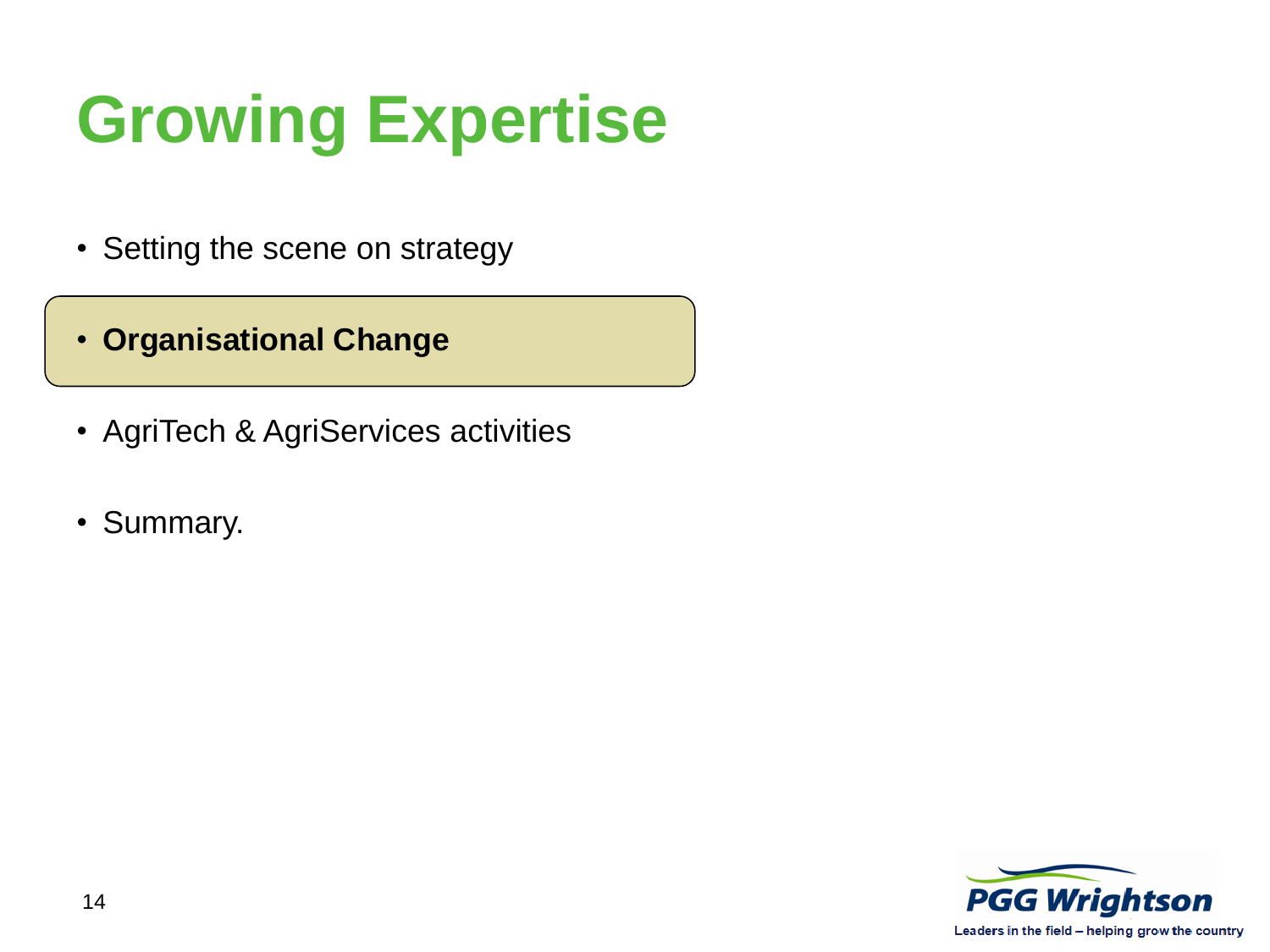## **The business configured around two core groupings**





- **Price relative to value proposition**
- **Wholesale distributor**
- **High quality**
- **Low volume turnover**
- **Growth engine**
- **High investment/return**
- **IP driven business**
- **International focus**

**AgriServices (Customers & Distribution)**

- **Limited ability to price differentiate**
- **End customer distributor**
- **High quality service and products required**
- **High volume turnover**
- **Focused on delivery and costs**
- **Limited IP**
- **NZ centric**
- **Finance enabled**

#### **Supply chain differentiator for both businesses**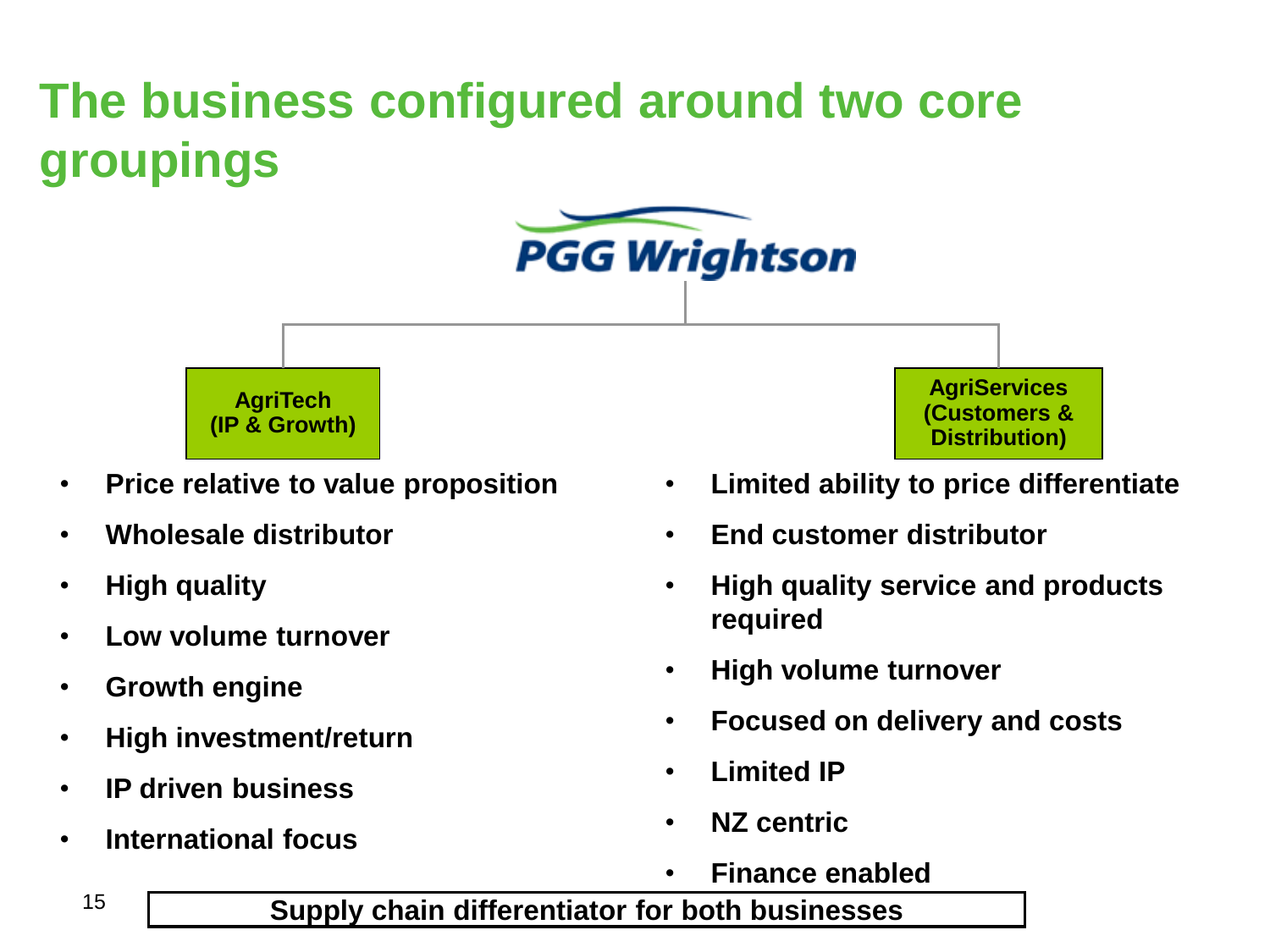## **Core businesses for AgriServices and AgriTech Definitions**

#### **Core**  Primary set of business activities & customers

#### **Adjacencies**

Opportunities which utilise either similar business activities or are targeted at the same customers and which also enhance or protect the core

#### **Step-outs** Opportunities which, although in related business areas, require

new business activities

& customers and which do not directly enhance the core beyond what can be achieved through normal commercial constructs

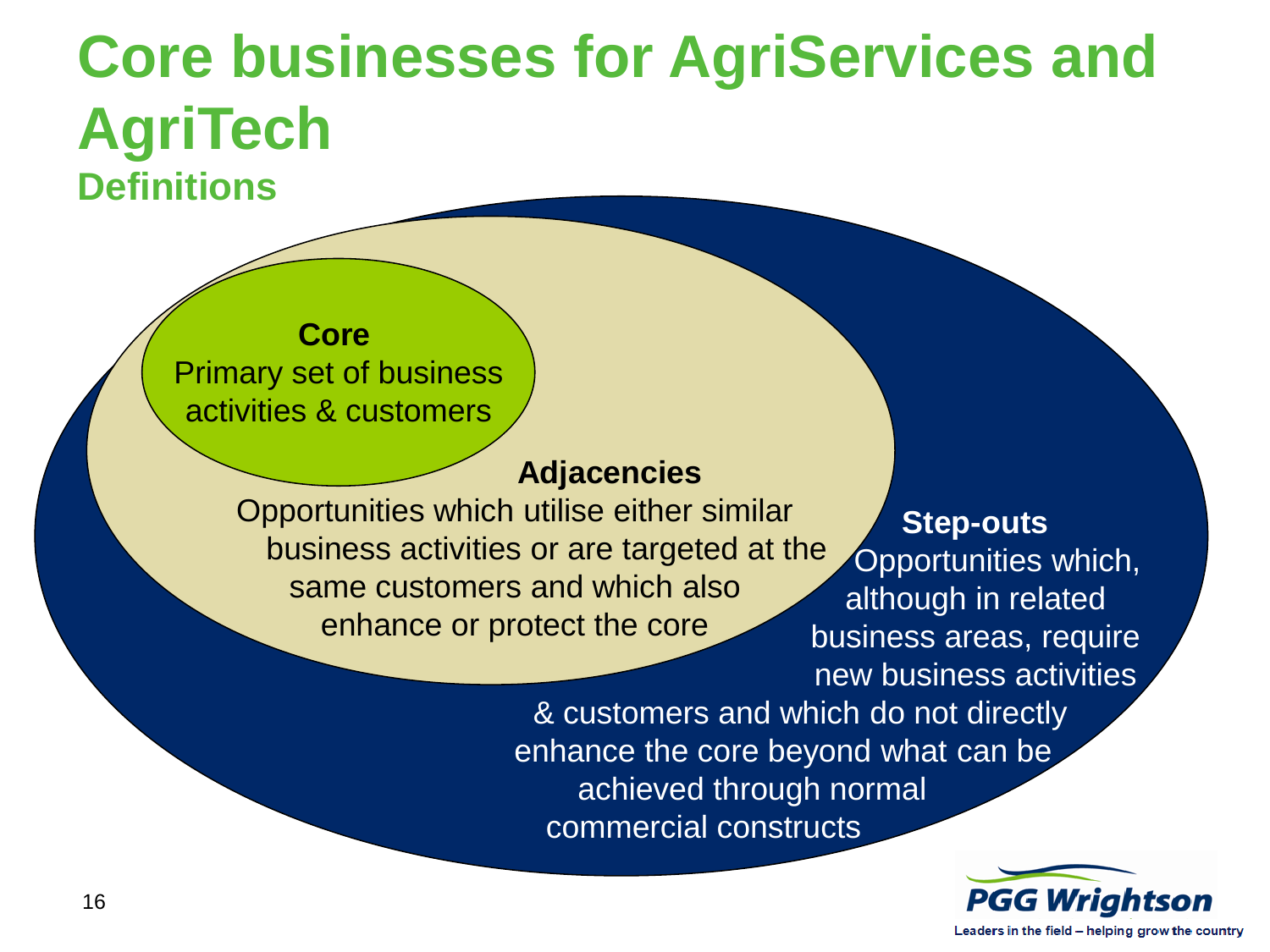## **Stock and Station is the core business for AgriServices**

**AgriServices**



Leaders in the field - helping grow the country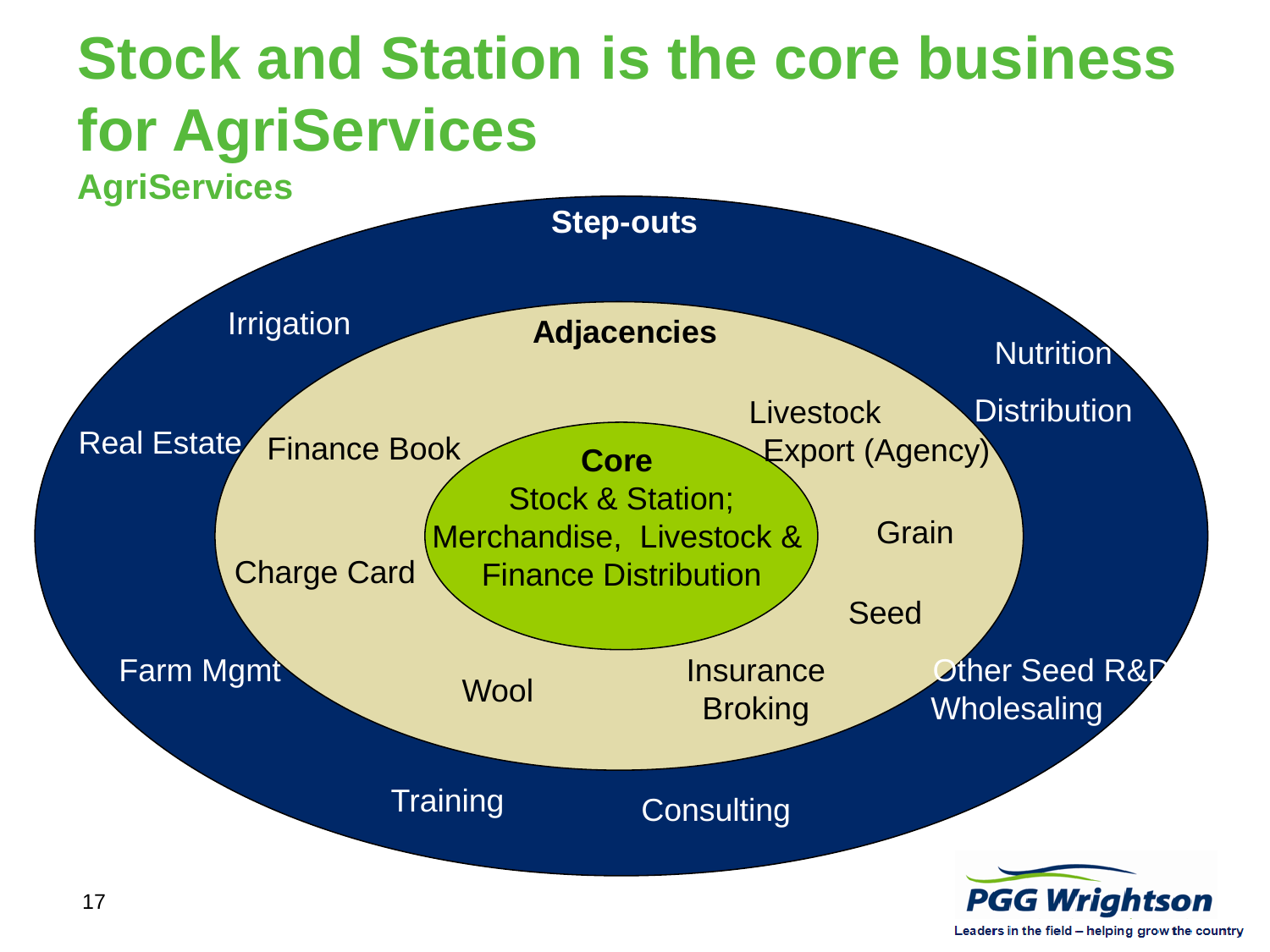## **With Seeds the core for AgriTech**



Leaders in the field - helping grow the country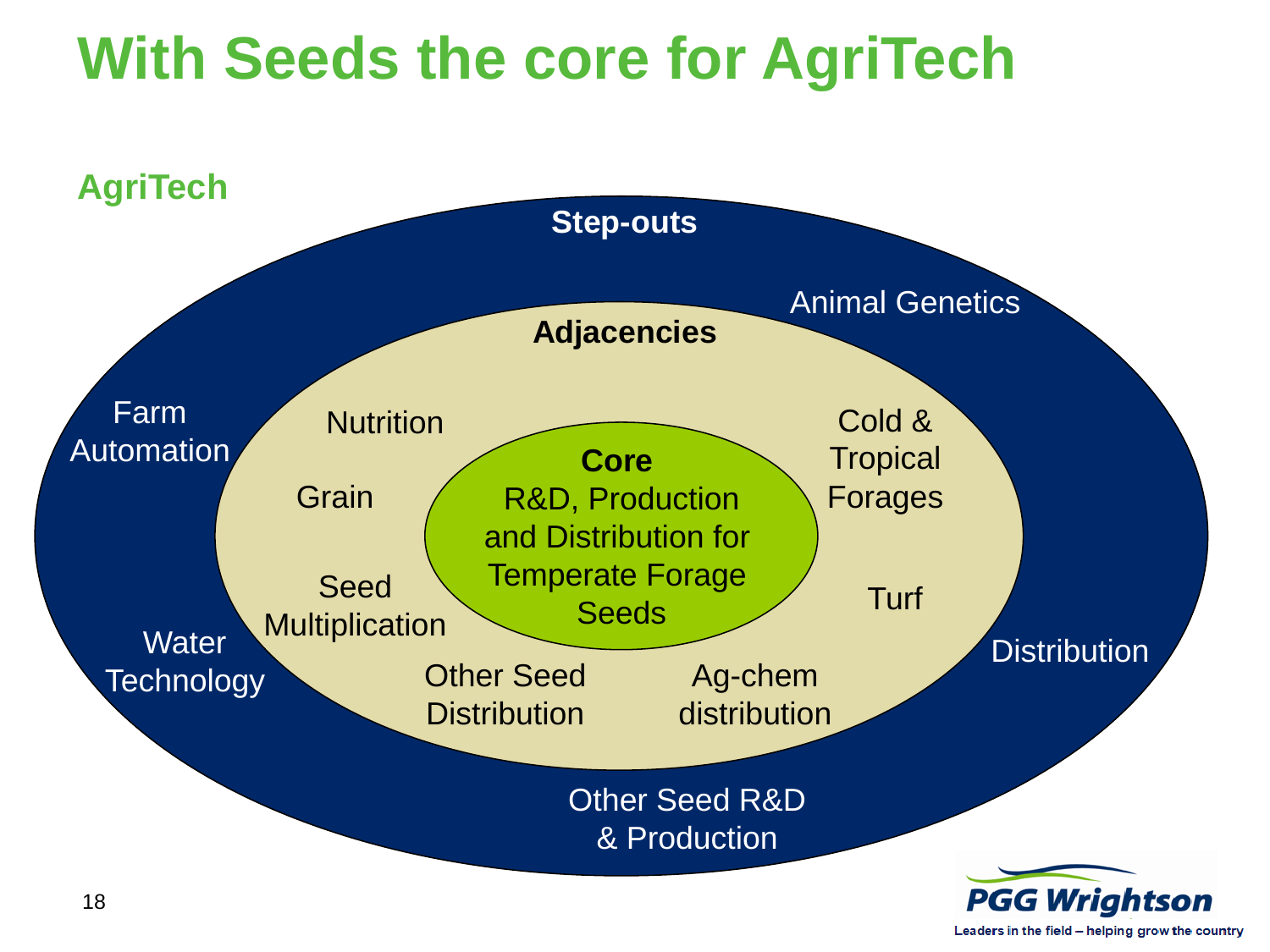## **With existing businesses configured within these broader groups**

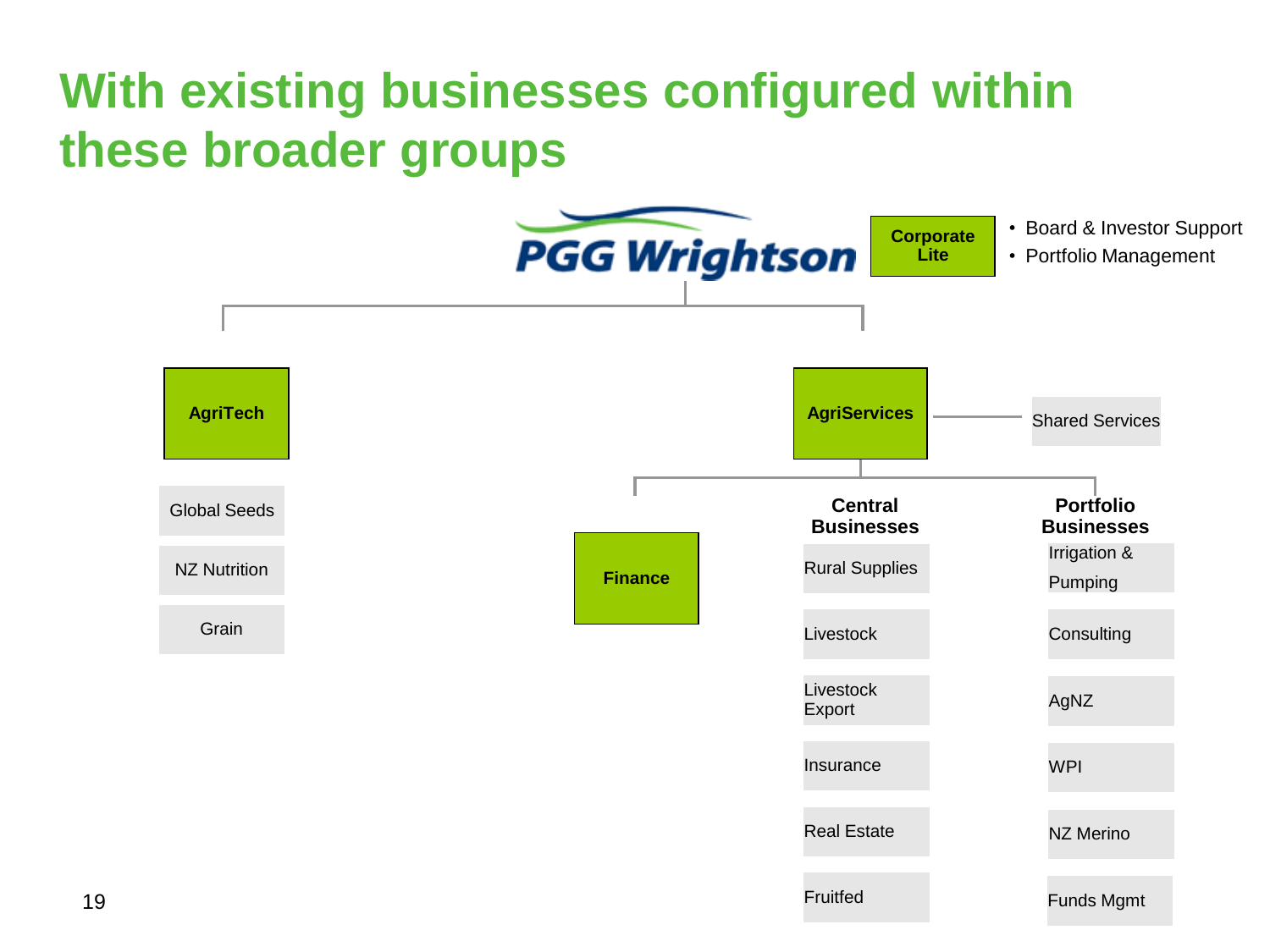

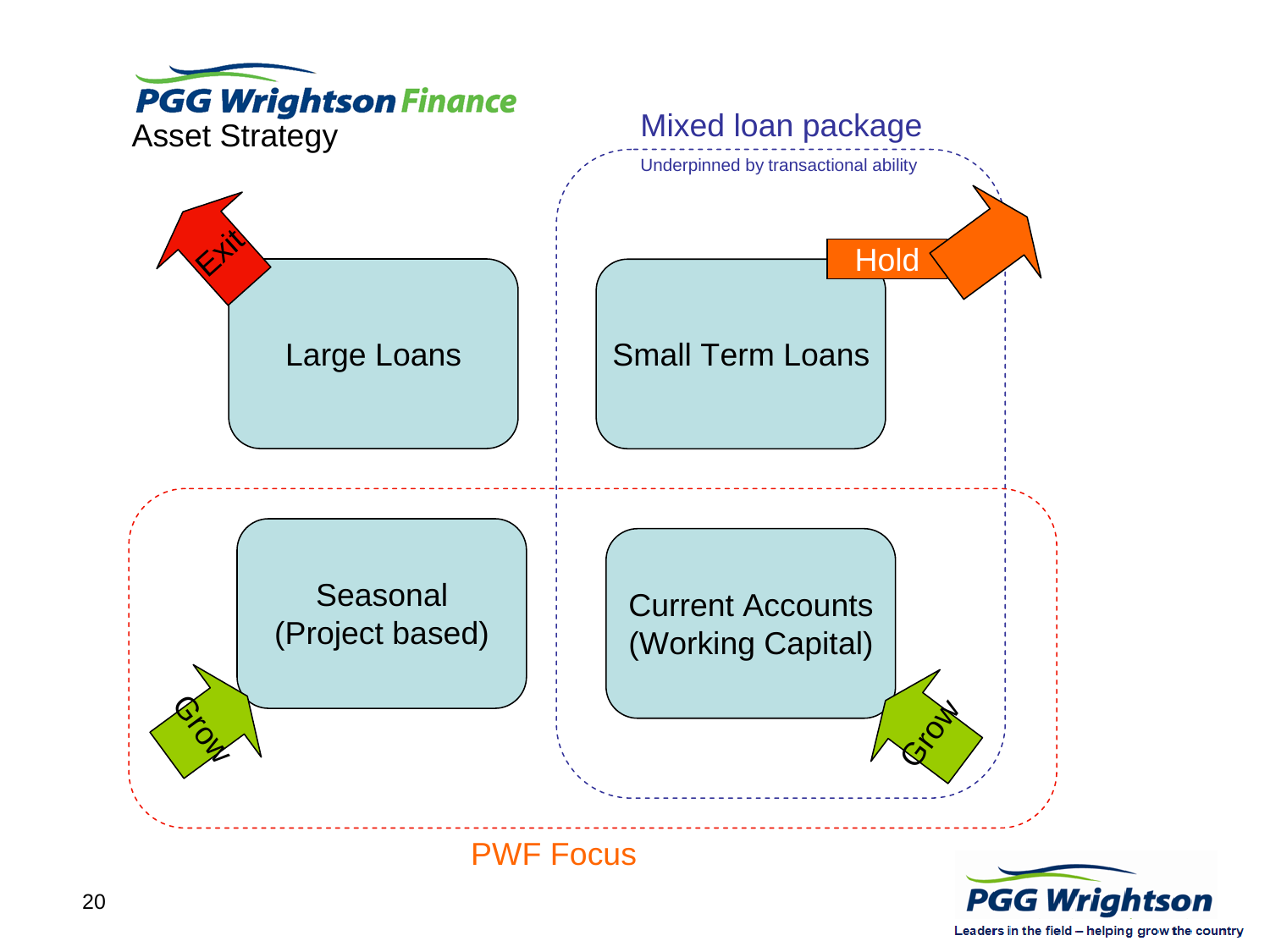#### **Confirming South American Management Structure**



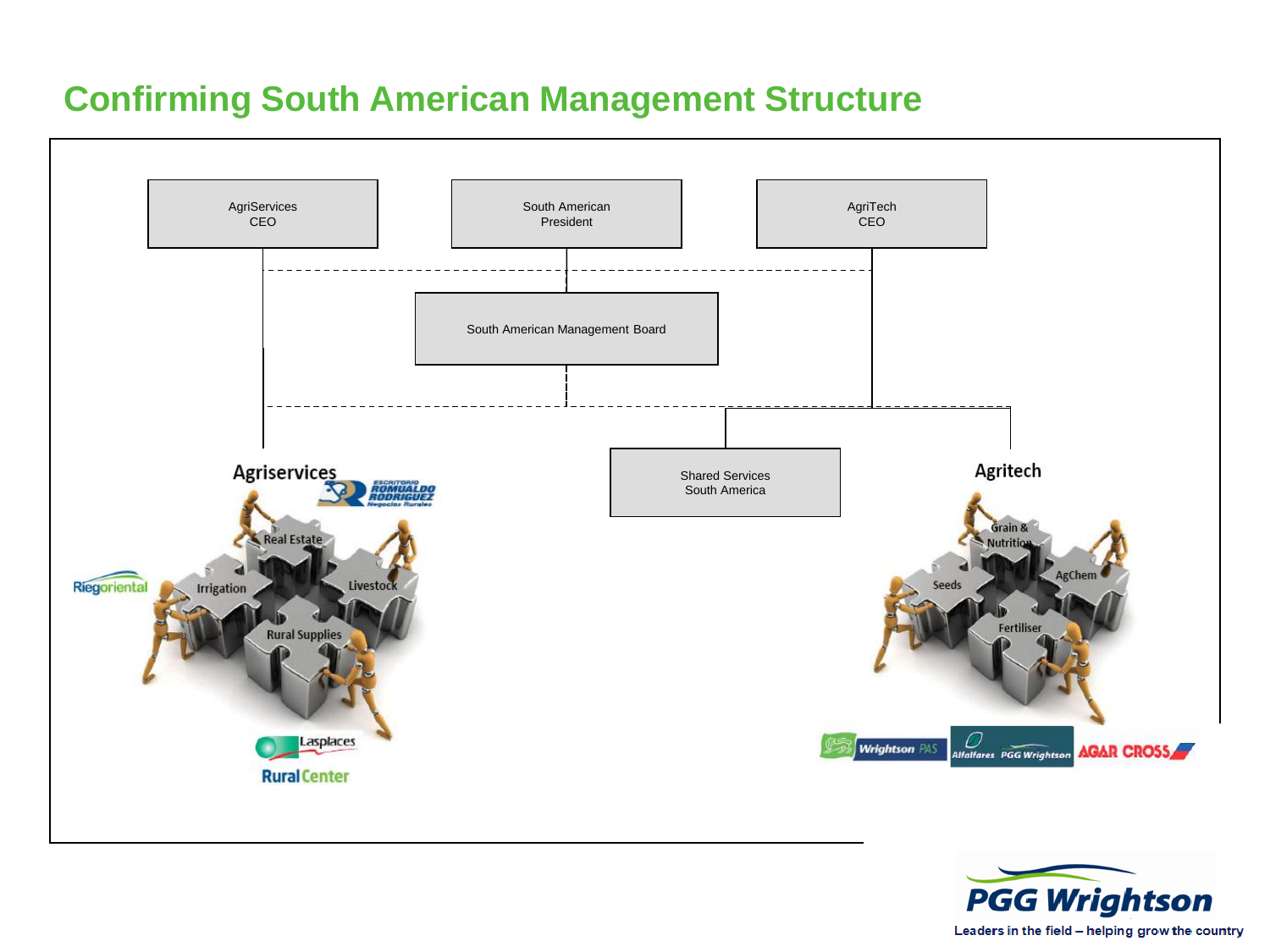# **Role of Corporate**

- Board Support
	- Company secretary, legal and risk management (audit)
- Investor Support and funding (Equity & Debt)
	- Investor and banking relations
- Portfolio management and strategy
	- Capital structure
	- Portfolio configuration
	- Active investor relationship with Agritech & Agriservices
		- Performance Management
		- Capital Allocation

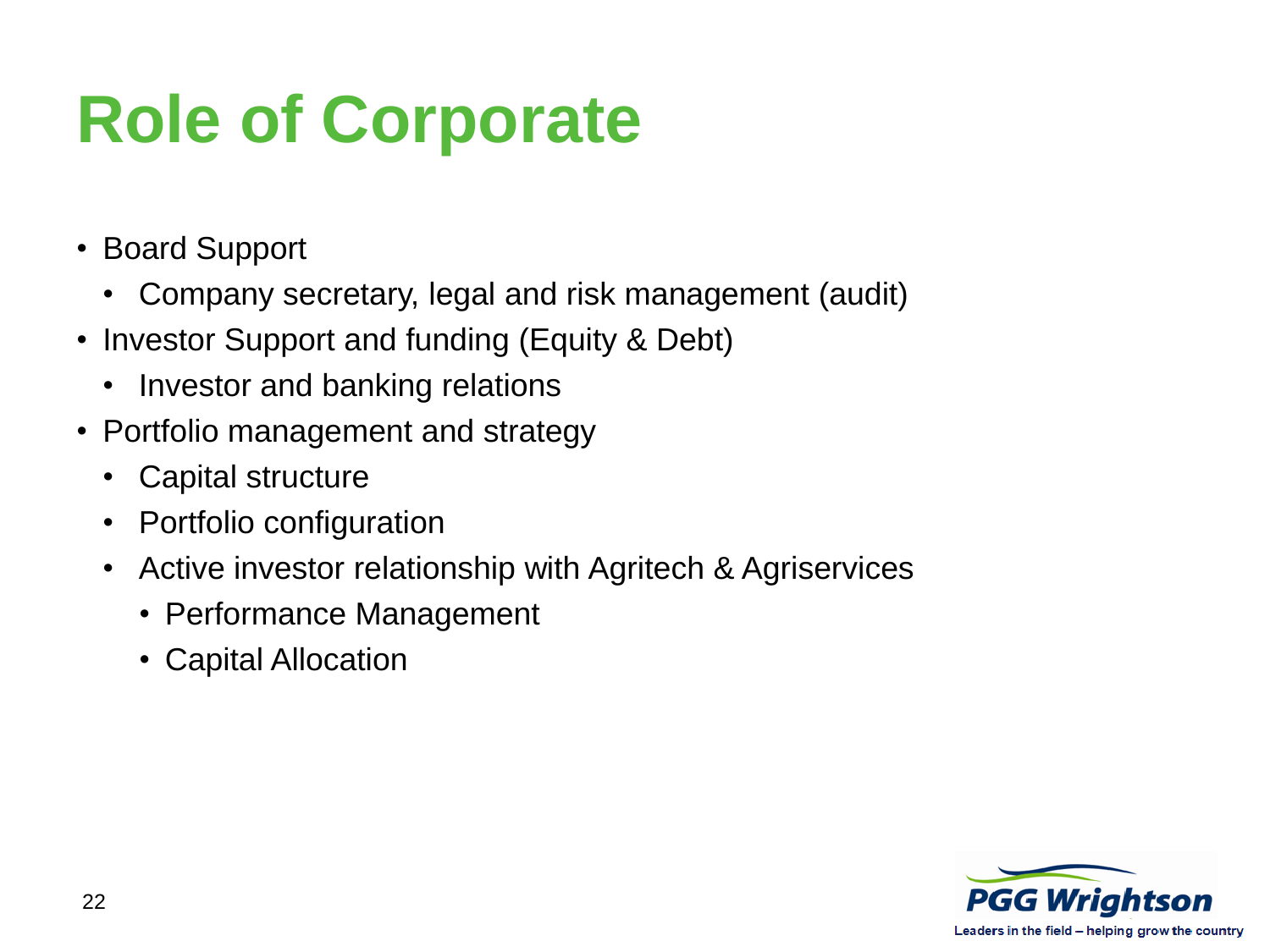# **Key Messages**

- Focus will be on reallocating resources to businesses where most customer and shareholder value is created
- The new structure provides investment focus, systems and management practices needed to successfully meet the individual needs of the two different businesses
- This will underpin enhanced group profitability and long term sustainability, to the benefit of its Clients/customers, staff and shareholders
- AgriServices : high level opportunities around improving efficiency,
	- Continue to support people and systems,
	- Driving customer relationships and supply chain development.
	- Evolve from a 'ticket clipper' to 'trusted advisor'.
	- Opportunity for future consolidation.
- Finance is a key enabler to AgriServices and an important industry differentiator
- AgriTech: unlocking value through targeted focus.
	- Returns are underpinned by IP, technology and expertise.
	- Growth is from export of IP and capabilities into new markets, and further expansion in South America and Australia.
	- Requires ongoing investment into R&D and new market development

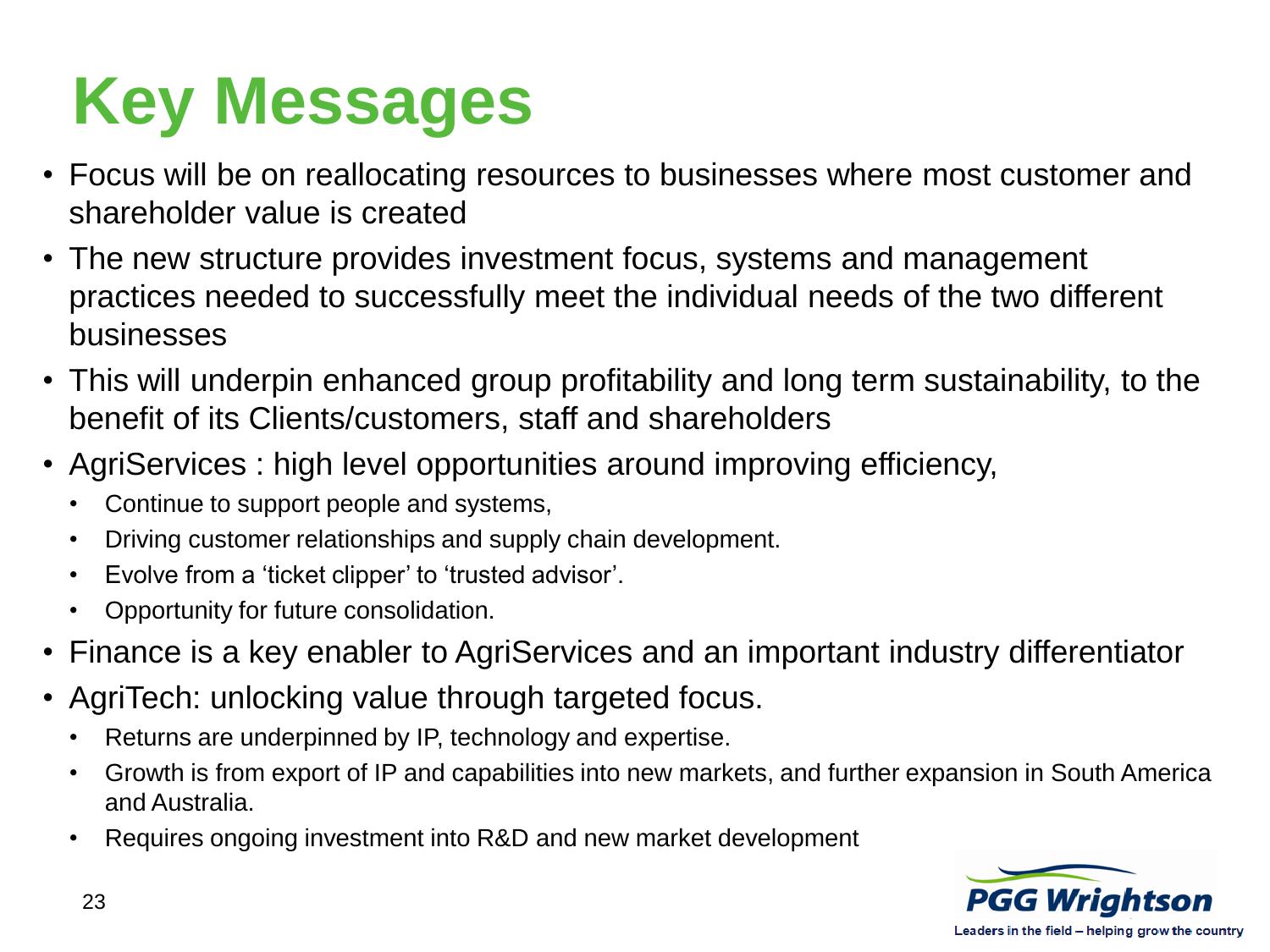# **Growing Expertise**

- Global picture
- Organisational Change
- **AgriTech & AgriServices activities**
- Summary

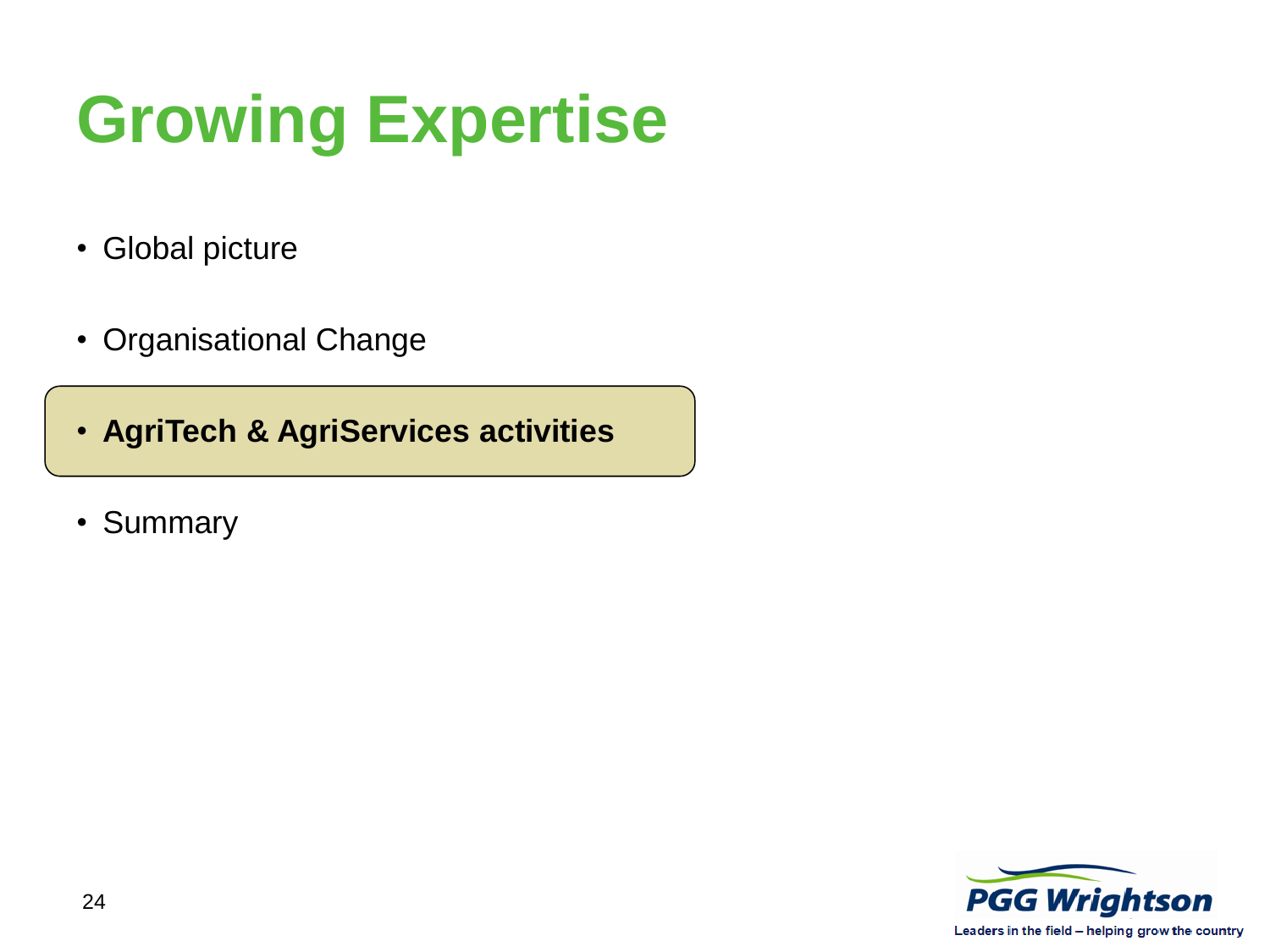





### **AgriServices**

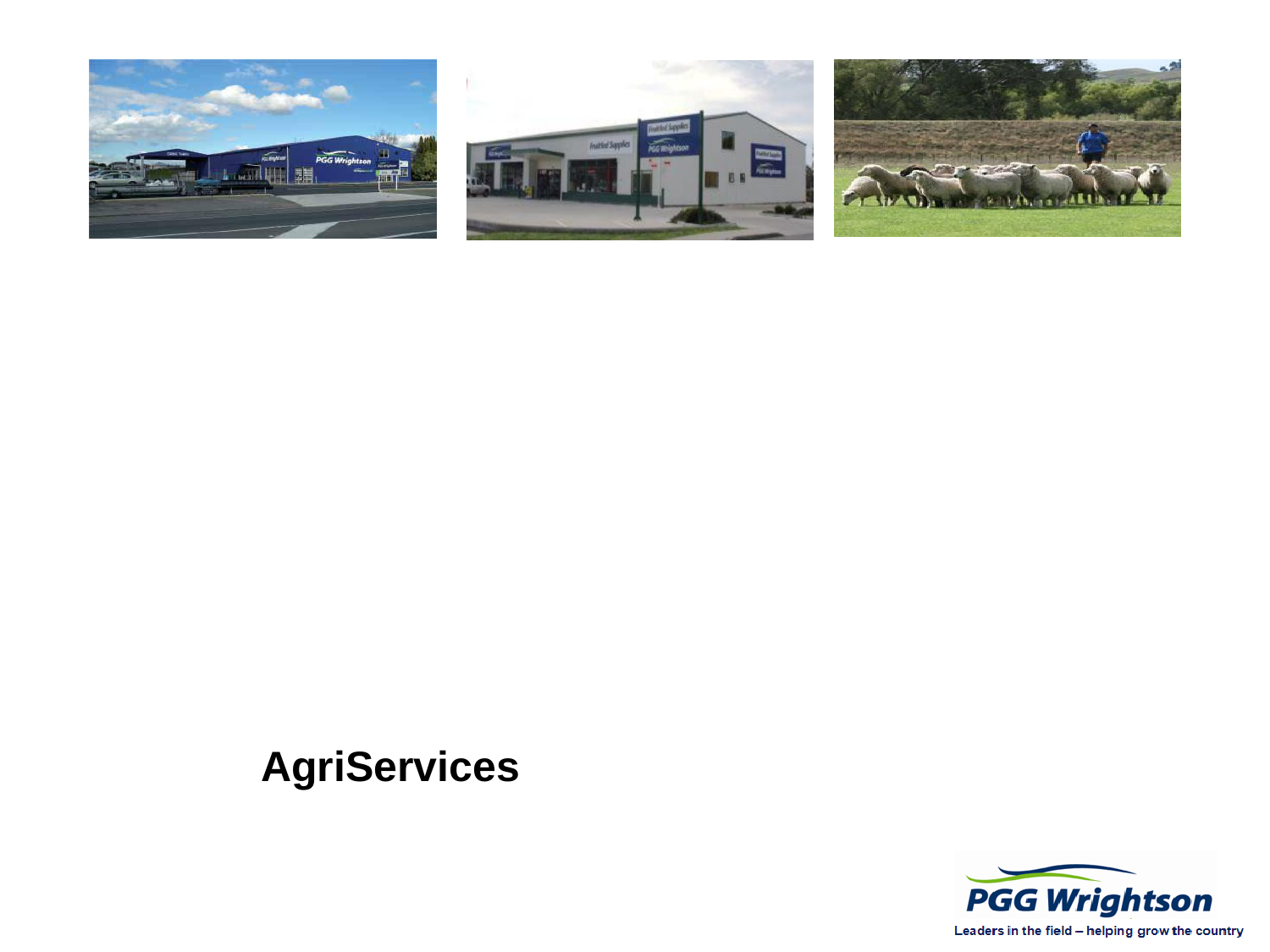## **Summary of key messages**

| <b>Grow Customer</b><br><i>interactions</i> | Deepen our relationship with customers. Develop key segmentation<br>strategies, to drive revenue and wallet share growth, streamline<br>operations, reduce operating costs and improve ROI.                                |
|---------------------------------------------|----------------------------------------------------------------------------------------------------------------------------------------------------------------------------------------------------------------------------|
| <b>Develop Finance</b><br>offers            | Develop product offers around all three business units (Fruitfed, Rural<br>Supplies and Livestock) that incorporate Finance. Offers potential to<br>create a more robust business model and improve financial performance. |
| Improve                                     | Centralised distribution offers financial and operational benefits by                                                                                                                                                      |
| distribution                                | improving distribution efficiency, inventory performance, supplier leverage                                                                                                                                                |
| offering                                    | and customer service, whilst reducing working capital.                                                                                                                                                                     |
| Improve use of                              | Introduce VMI and apply best practise standards to improve cash                                                                                                                                                            |
| working capital                             | collection cycle performance                                                                                                                                                                                               |
| Improve                                     | Reduce duplication and manual processes. Adopt technology to support                                                                                                                                                       |
| efficiency and                              | our distribution and communication networks; implemented in a practical                                                                                                                                                    |
| processes                                   | and controlled manner.                                                                                                                                                                                                     |

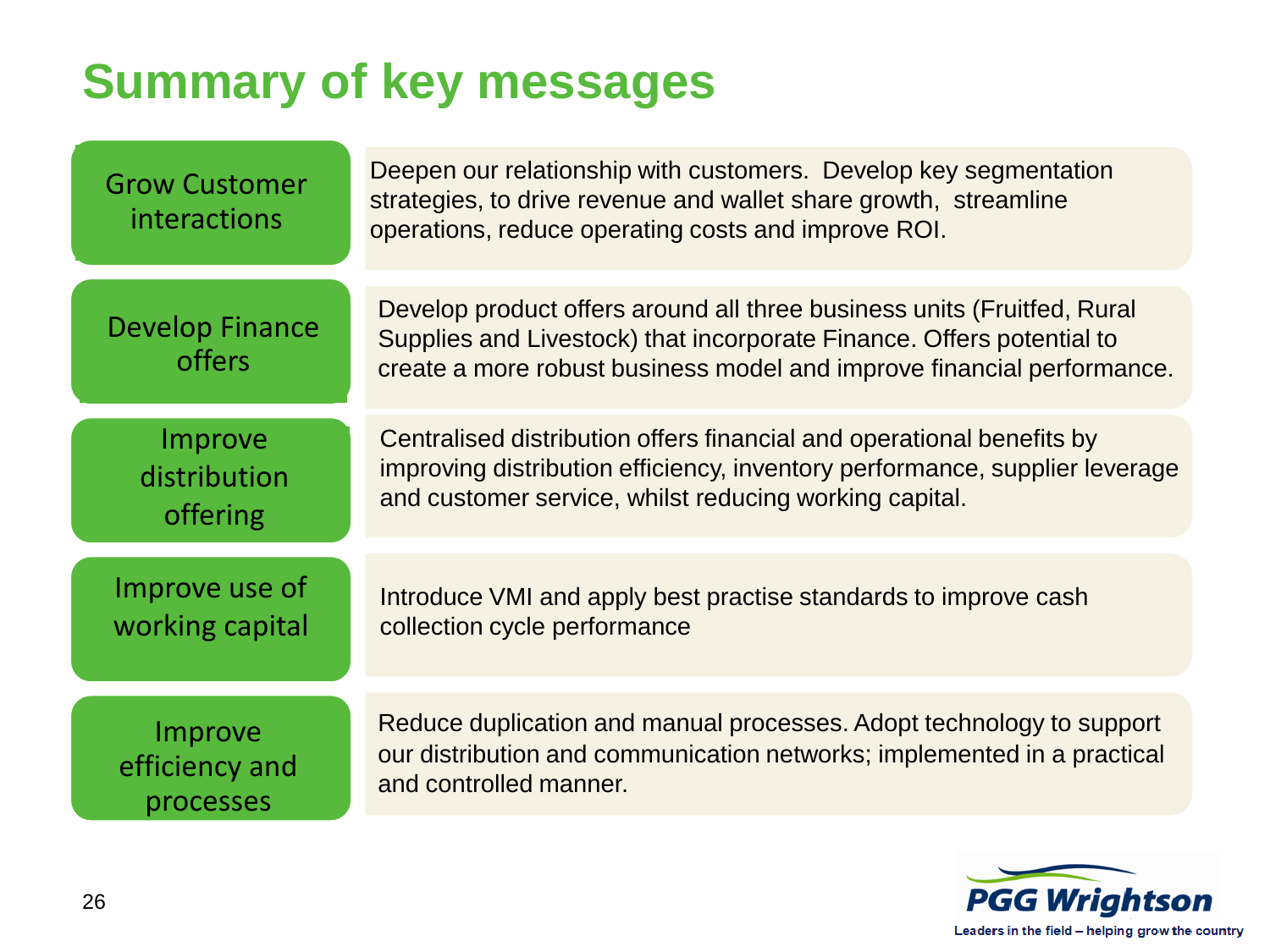### **AgriTech**









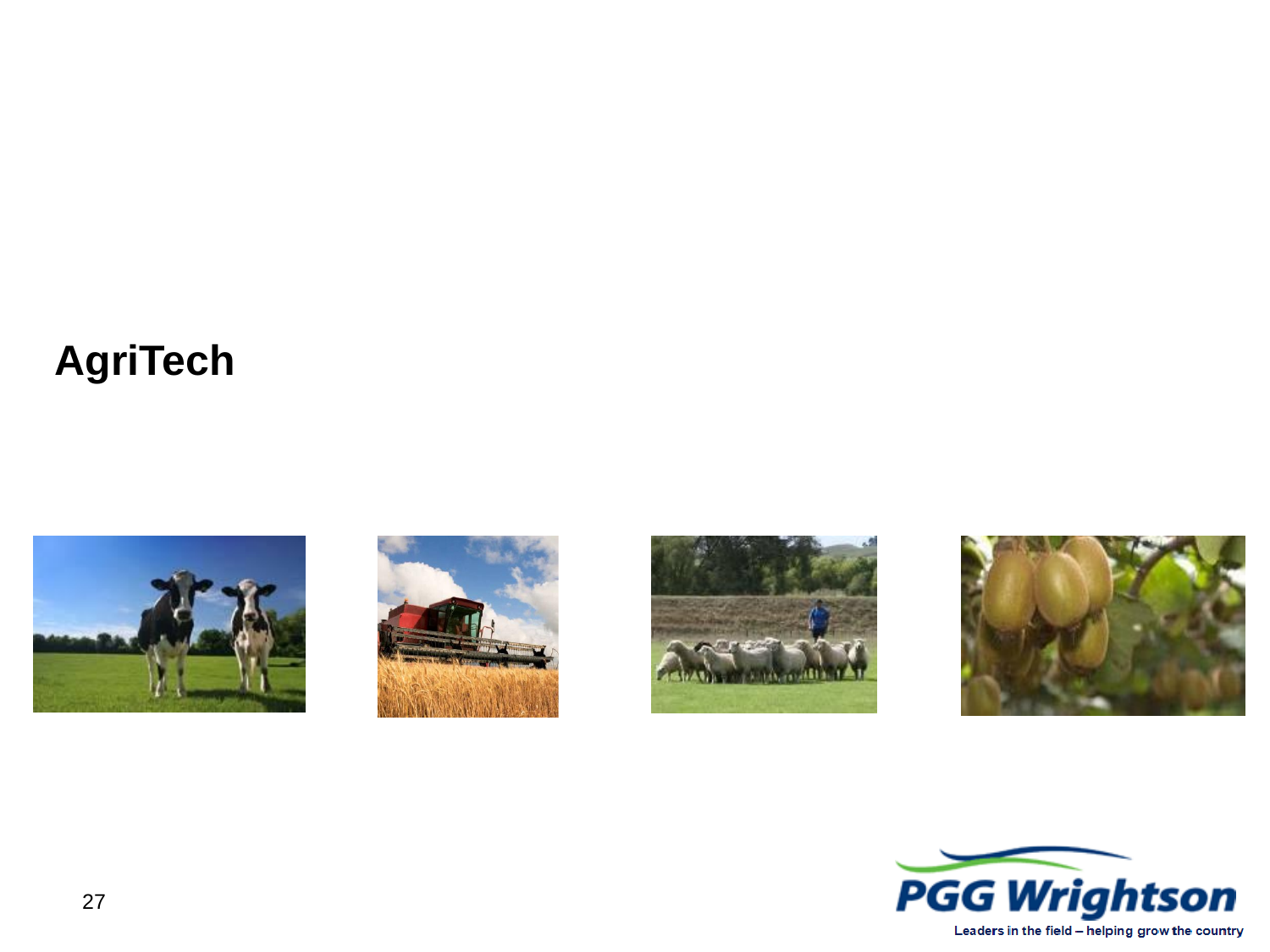#### **The merger of three rural services businesses has created the**  scale to now launch specialist businesses – one called "AgriTech"



Total Seed **\$11.9m** & Grain & **Nutrition** EBIT 28

**\$4.3m**

**\$-- \$45.3m**

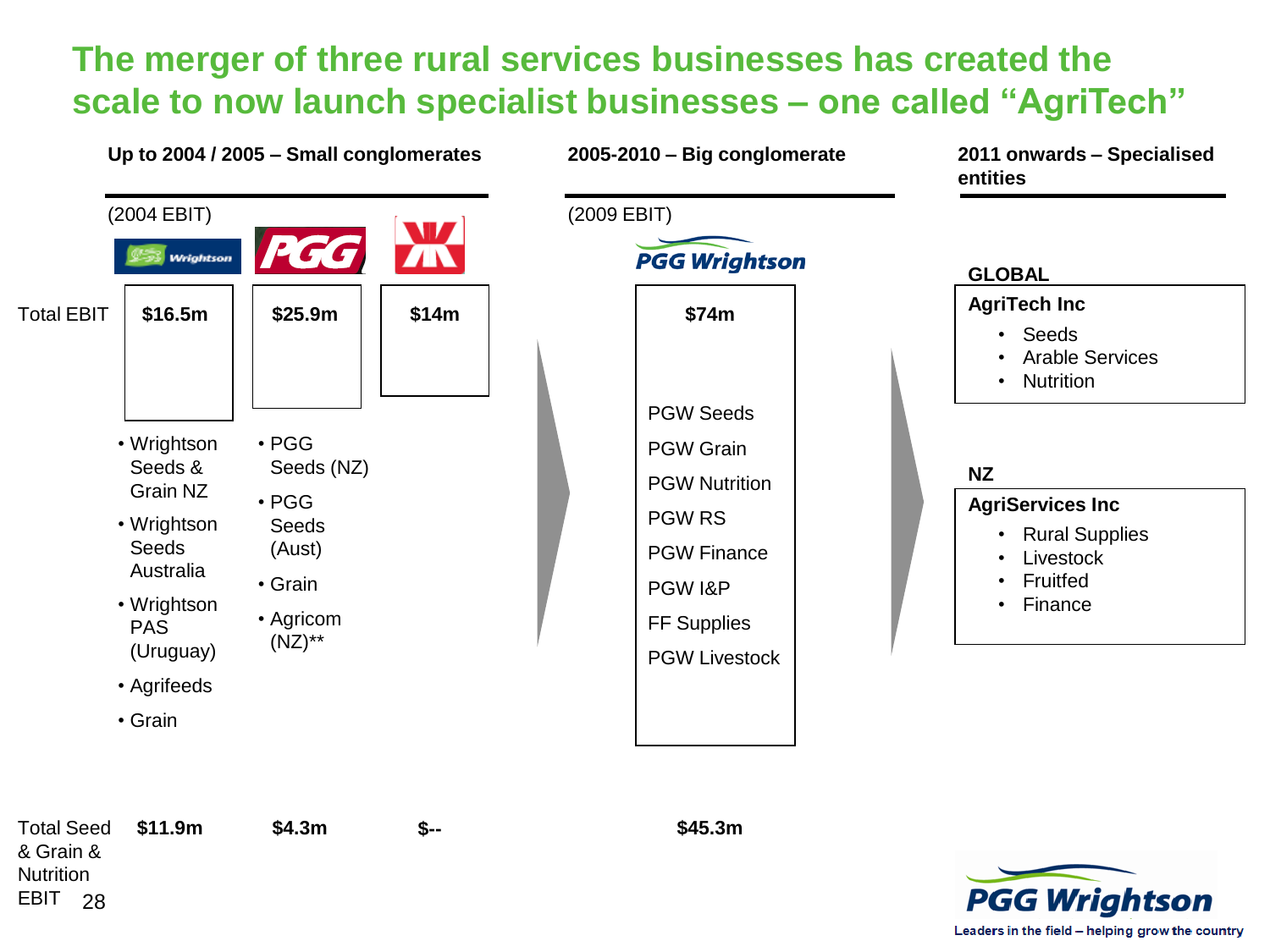#### **Comparable multiples**



Source: Company filings, broker reports, Bloomberg (as at 6 July 2010)

Notes:

- 1 PGW figures are presented excluding PGW Finance. EBITDA figures are based on broker consensus estimates less PGW Finance EBITDA prospectus estimate of \$17.0m. EV is reduced by ~\$100m attributed to PGW Finance (\$67.5m 31 December 2009 book value + \$33.8m convertible note investment). PGW net debt based on 2010 year end prospectus estimate of \$134.5m
- 2 Calendarised to June year end.

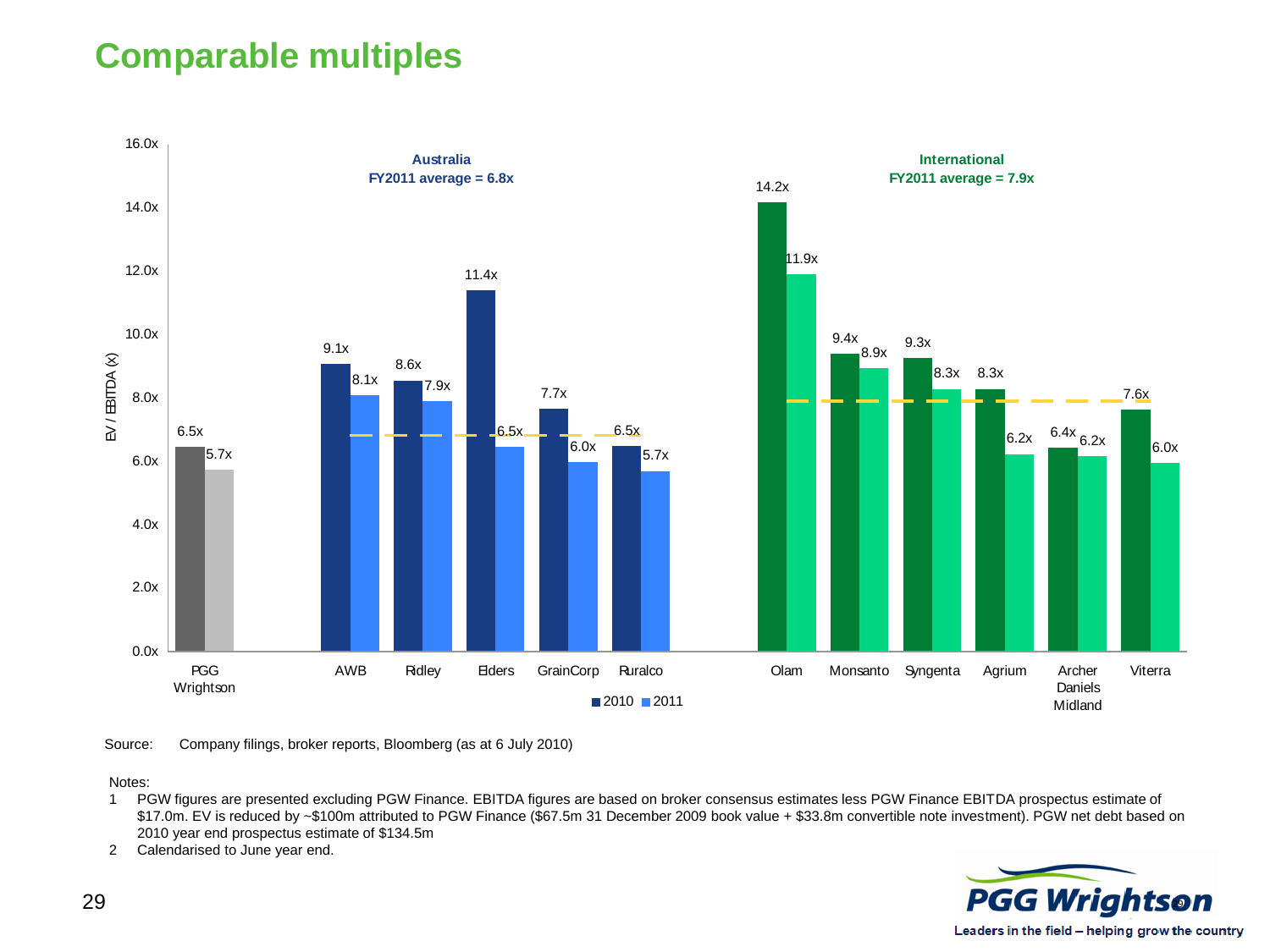# **Growing Expertise**

- Setting the scene on Strategy
- Organisational Change
- AgriTech & AgriServices activities
- **Summary**

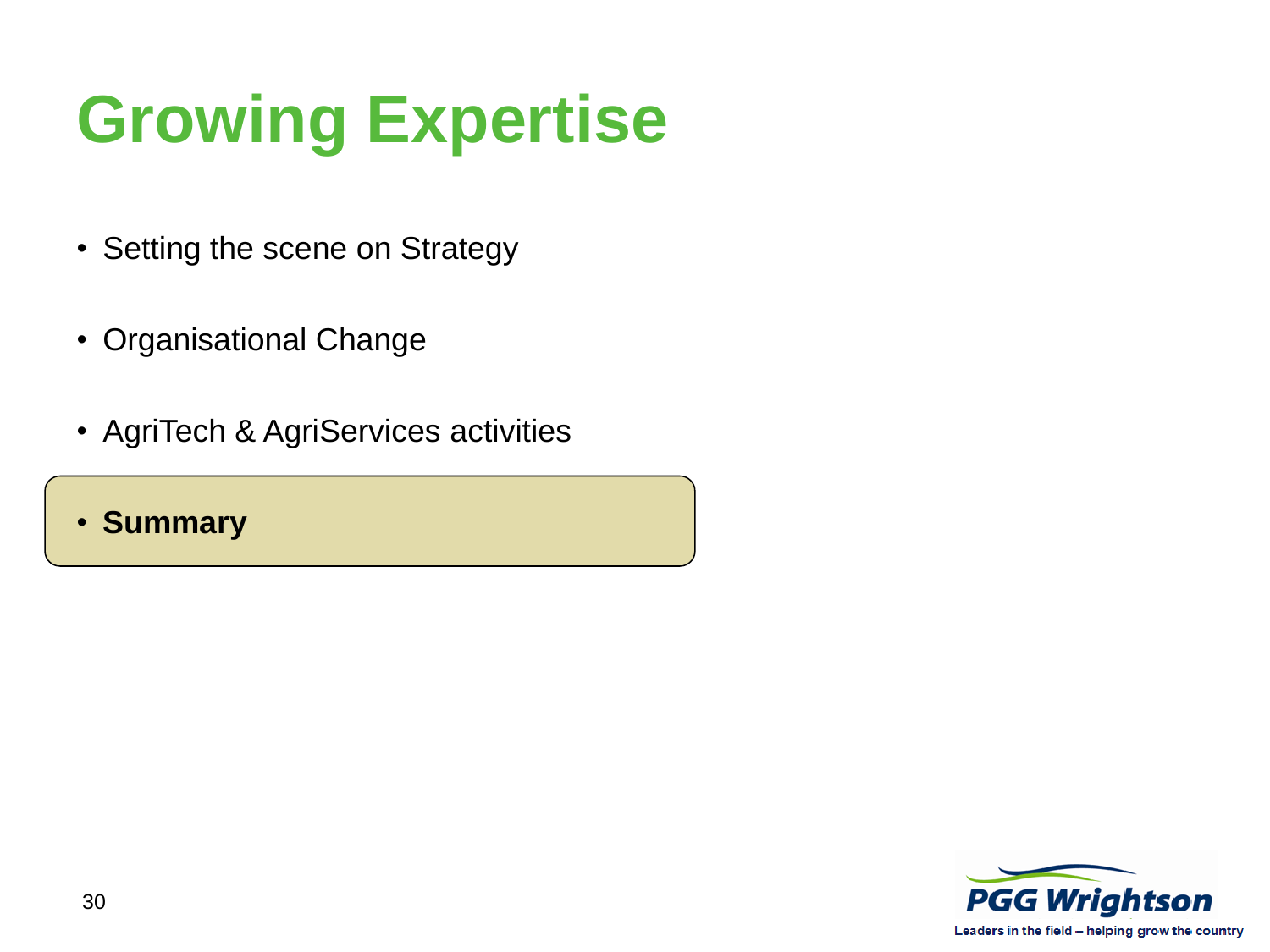# **Summary of Strategic Review**

- PGW has completed its business vision and strategy since the capital raise
- The strategic review was initiated in response to a desire to improve the operating performance of PGW and the need to set a clear strategic direction for the company into the future
- Initiatives are focused on enhancing quality earnings and cashflows of underlying businesses
- The review has led to a focus on where and how the company competes and to continually improve skills, and enhances focus on science and technology businesses that have the potential to create high margin business
- Proposal advanced to separate the portfolio of businesses into two similarly sized businesses, separating out high growth business from traditional stock and station businesses, under AgriServices (rural merchandising, finance, livestock and wool) and AgriTech (Seed, grain and nutrition)
- Corporate functions (shared services) to move under AgriServices banner to drive better alignment
- A restructuring of the senior management team has been undertaken to support these initiatives.